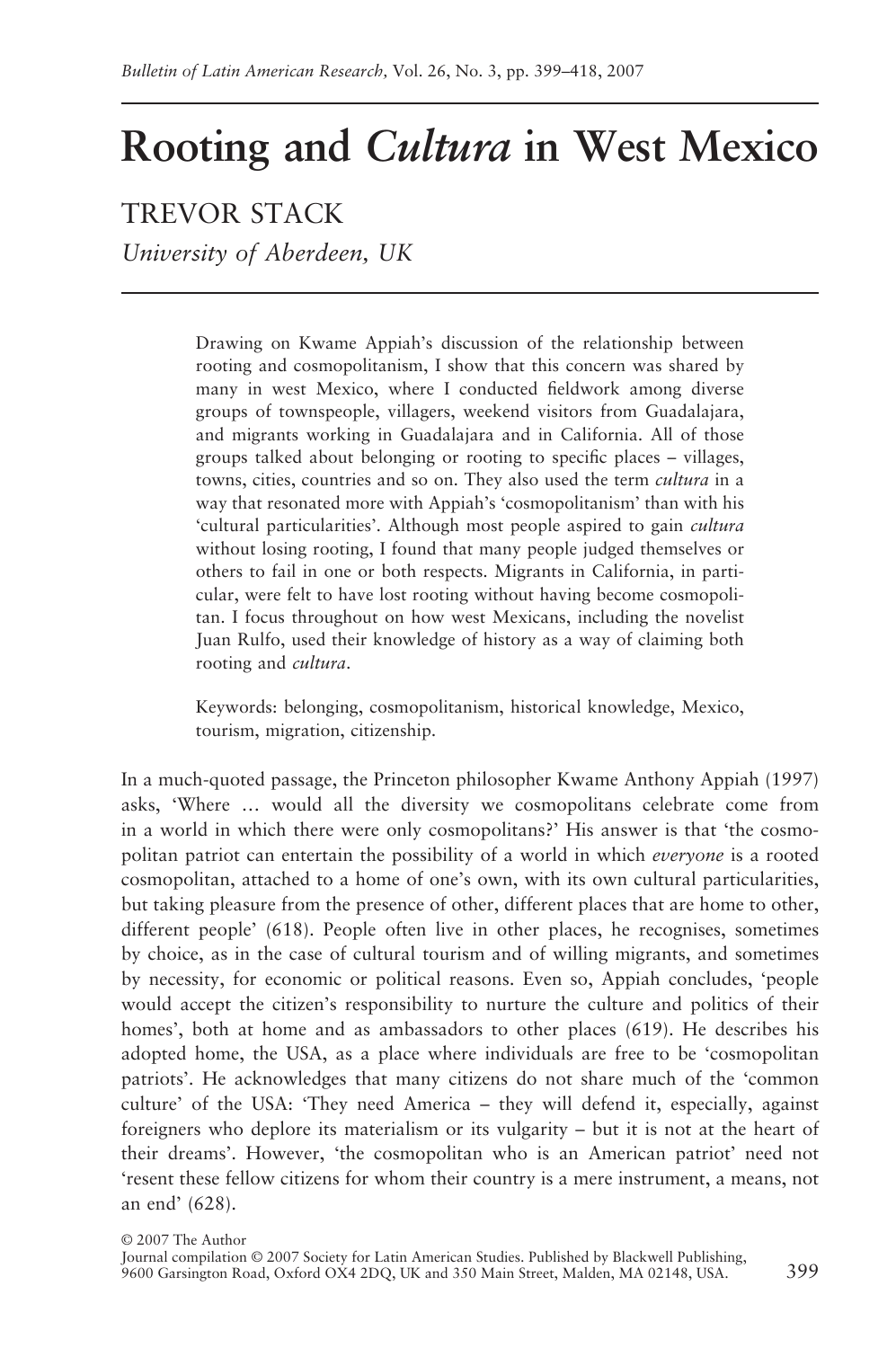Unlike Appiah and other scholars (e.g. Cheah and Robbins, 1998; Hannerz, 2004; Werbner, 2006), I do not try to decide in this article who is and who is not cosmopolitan. Instead, I simply argue that Appiah's concern with the relationship between rooting and cosmopolitanism was shared by many in neighbouring Mexico, where I conducted fieldwork between 1992 and 2005. My research focused on two west Mexican towns, Tapalpa and Atacco, south of Guadalajara in the west Mexican state of Jalisco. Tapalpa was a town of around 8,000 inhabitants and was the seat of the municipal district; Atacco was a smaller town of about 2,500, just two miles from Tapalpa (see Figs. 1 and  $2$ ).<sup>1</sup> I conducted fieldwork among diverse elite and non-elite groups within those towns, as well as groups beyond the towns, such as villagers, weekend visitors from Guadalajara, and migrants working in Guadalajara and in California.



**Figure 1.** View of Tapalpa's main street from the steps of the parish church towards the tower of the Municipal Presidency. (Photo by author)

I use the past tense for the period of my fieldwork because, following Fabian, I do not wish to imply that time stands still when we leave our field sites, leaving our subjects ' out of time' (Fabian, 1983; cf. Thomas, 1996). The past tense also pushes me to historicise the period of my fieldwork, in the sense of placing what people said and did in time and space, and in relation to wider social processes. I describe, for example, the failed attempt of an Atacco civic group to produce their town's history and, by contrast, the successful attempt of one Tapalpan, José Fajardo, to make a name for himself as Tapalpa's historian.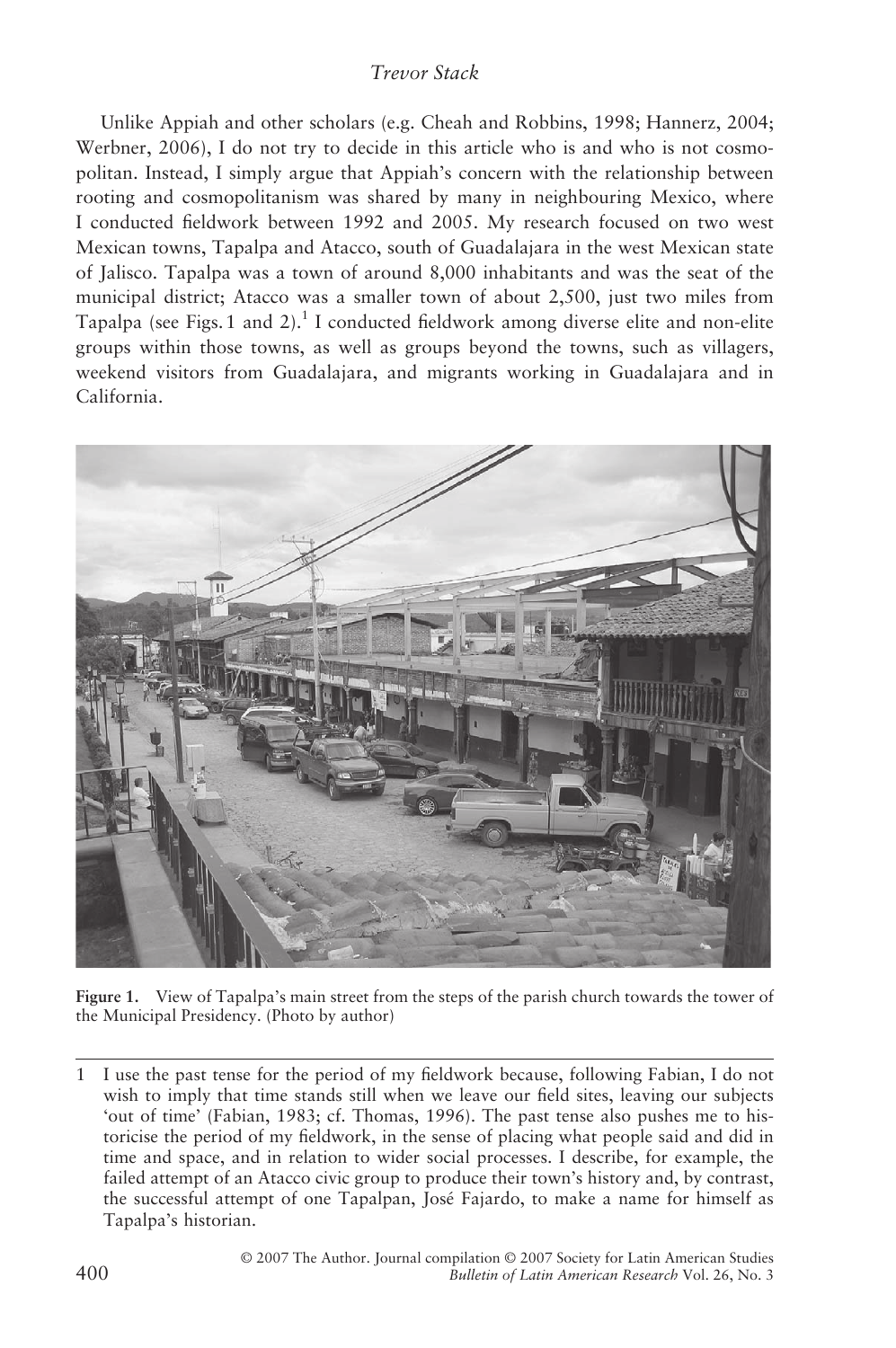

**Figure 2.** View of Atacco from the churchyard towards the primary school and central block of houses. (Photo by author)

All of those groups talked about belonging or rooting to specific places – villages, towns, cities, countries and so on. They also used the term *cultura* in a way that resonated more with Appiah's 'cosmopolitanism' than with his 'cultural particularities'. I have left the word *cultura* in Spanish to mark the difference. To begin with, *cultura* was something you could have more or less of. Those held to be lacking in *cultura* included peasants who sold their land for short-term gain, individuals who threw trash out of car windows, citizens who traded their vote for promised favours, and politicians who were corrupted by personal, familiar or partisan interests. In other words, *cultura* was the ability to apprehend that which lay beyond the immediate: to see value beyond short-term profit, to take account of environmental issues, to pursue the public interest and so on. Another sign of *cultura* was the ability to appreciate other *culturas* (in the plural). Guadalajaran weekenders, for example, showed their *cultura* by visiting outof-the-way places like Tapalpa, rather than the usual beach resorts. This sounds like Appiah's account of the 'pleasure' that cosmopolitans take in the 'presence of other, different places'. Weekenders did this freely, too, just as Appiah's 'cultural tourists' are free to come and go as they please. They enjoyed, in a sense, the freedom of not being trapped in the immediate. Moreover, I found that people in the region felt, like Appiah, that rooting was compatible with *cultura*. Just as Appiah writes of his Ghana-born father that 'it was  $\ldots$  as an Asante that [he] recognized and admired Cicero' (638), many in the region considered that people should retain their rooting  $-$  to town, nation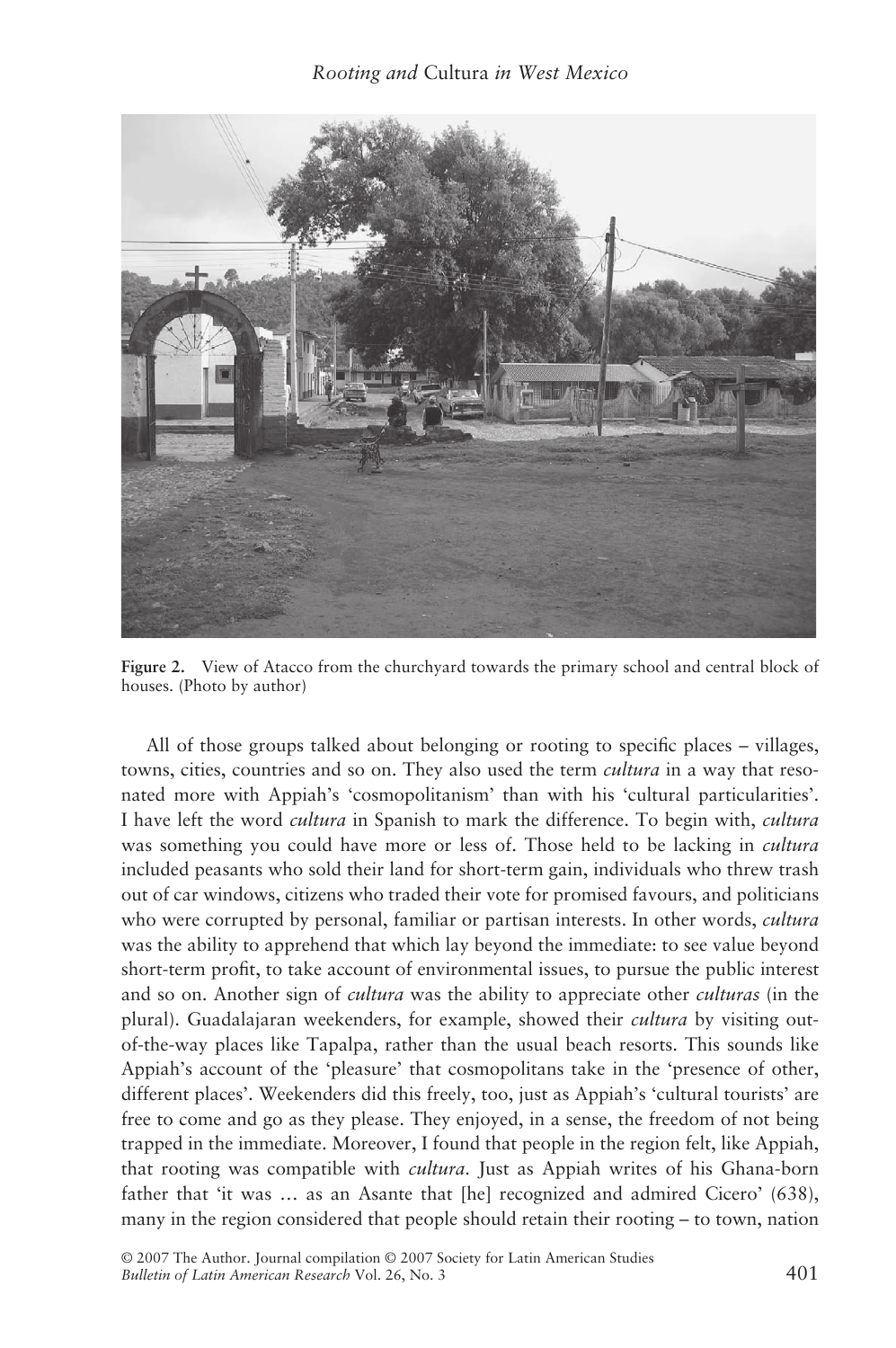or whatever –even as they aspired to *cultura*. Crucially, though, to have *cultura* was to be part of a network of like-minded individuals, of people who 'knew better'. Indeed, admiring Cicero would, for many in the region, count as *cultura*. I argue, likewise, that Appiah's cosmopolitans, in respecting 'cultural particularities', were enrolling in a cosmopolitan fellowship of individuals who shared those admirable qualities.

Appiah believes that everyone is capable of rooted cosmopolitanism, but clearly feels that some people do not (yet) live up to this. Although most people in Tapalpa and Atacco aspired to gain *cultura* without losing rooting, I also found that people judged themselves and others to have failed in one or both respects. In contrast to Appiah's 'cultural tourists', such as the Guadalajaran weekenders, migrants from Tapalpa and Atacco working in Appiah's adopted homeland, the USA, had little claim to either rooting or to cosmopolitan *cultura*. Appiah himself makes no mention of the millions of Mexicans in the USA. He may object to illegal immigrants on the grounds that they flout constitutional order, which he makes a pillar of cosmopolitan liberalism: they were not even 'fellow citizens for whom their country is a mere instrument' (Appiah, 1997: 628). He may be aware, too, that Mexicans commonly 'deplore [the] materialism 'of American life. But I argue that Mexican migrants also upset his vision of a world in which everyone is free to enjoy 'other different places' in a cosmopolitan way. Appiah suggests, wistfully, that fewer people migrate by necessity than ever before, but offers no evidence for this (618). Tapalpan employers and teachers were also reluctant to believe that migrants really needed to work in the USA, and complained that they lost rooting to place. Migrants felt, by contrast, that they did migrate out of necessity. They felt unable to live out even the rooted lives others would have them live. Still less could migrants live up to Appiah's rooted cosmopolitanism: they travelled far from home, but outwith the networks of *cultura*.

Another west Mexican who looked down on migrants was the famous novelist Juan Rulfo. This is evident from a lecture that Rulfogave in 1984 in the neighbouring state of Colima, at the University of Colima. Rulfowas known for a book of short stories, *El llano en llamas* (1953), and a novel, *Pedro Páramo (1955*), but his lecture was about Colima's history. After his lecture, Rulfo was asked 'what is the point of history?', and he replied:

It's what *arraiga* (roots) man to his land, it's what makes man stay and have love for the place where he lives. It's precisely the reason for which many have migrated to the US: the fact that they lack knowledge of their past and of the place where they live. The day that they know their ancestors, the day that they know that worthy men lived in those places where they live, the day that they know that this land has yielded fine examples of a living *cultura* (culture), man becomes more rooted, puts more trust in his work and has awareness of the place where he lives … (Rulfo, 1986: 64)

Rulfoused the term *cultura* for the archaeological remains that he discussed in his lecture, but he did so in a way resonant with the use of *cultura* that I described above. What made those archaeological remains *cultura*, we infer, is that they had endured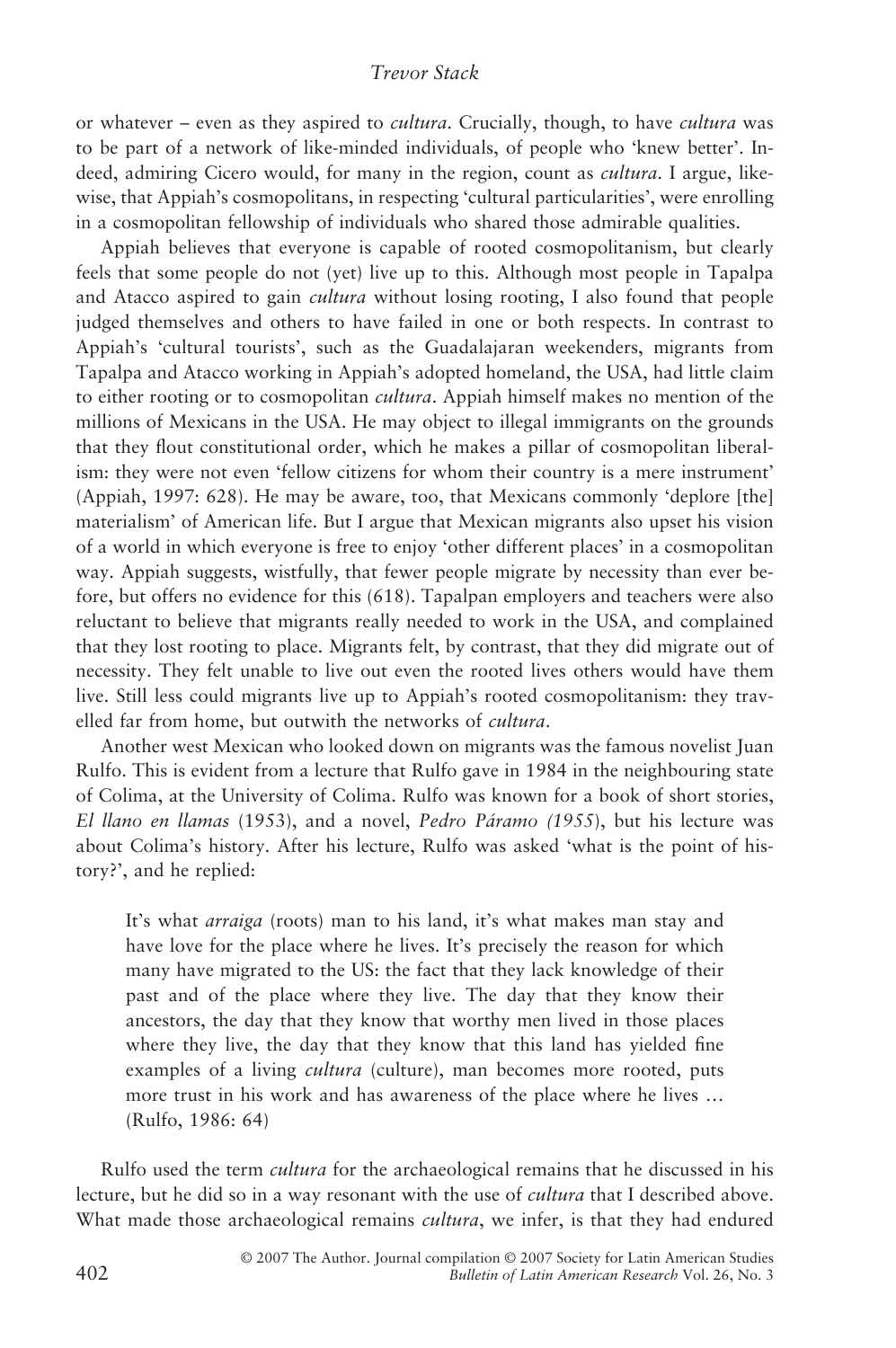over time, while becoming well known beyond the region. Clearly, Rulfo felt that those who left the region to work in the USA showed their ignorance and lack of appreciation of the *cultura* of the region's past.

However, Rulfo did not seem too impressed even by those who had stayed behind in the region. They might have rooting, but Rulfo seemed to doubt that they could aspire to *cultura*. By extension, Rulfo may have believed that residents of the region had acquired 'knowledge of their past', but he appeared to doubt their ability to produce a proper 'history' of the region. The 'knowledge of the past' that made for rooting might include anecdotal stories, memories of the elderly, or even the secondhand knowledge that comes from attending lectures. By contrast, Rulfo in his 'history' lecture made plentiful references to the archives and to archaeological expeditions, and he put forward his own bold argument, peppered with challenges to other scholarly historians, none of whom were from the region itself. This full-blown, authoritative ' history 'was, I argue, a sign of *cultura* as opposed to just rooting. To produce this kind of knowledge meant, among other things, being wired into a network of fellow intellectuals who could ground argument and counter-argument in the appropriate canons of evidence. History was, in other words, cosmopolitan knowledge. Rulfo, for his part, was considered very much a man of *cultura*, but he seemed little inclined to recognise *cultura* in his contemporaries from the region. While Appiah believes everyone capable of not just rooting but also cosmopolitanism, Rulfoseemed to feel that rooting was about as much as the region's present inhabitants could hope for, and that this was reflected in the limits of their historical knowledge.

I focus in this article on how west Mexicans related the cosmopolitan knowledge of history to the values of rooting and *cultura*. During a total of five years in and around the region, I collected a variety of written texts that made mention of history, such as tourist pamphlets, town chronicles and academic histories, and I recorded many conversations in which something was said about history. I begin by describing the attempt of a civic group in Atacco to produce an authoritative ' history 'of the kind that Rulfo had delivered. In other words, the civic group aspired to more than just rooting – they wanted to claim *cultura*, too. But I note that they found this difficult to achieve. Making history was not as easy as they had thought. In the second section, I note that weekenders from Guadalajara hoped to find some knowledge of the past in Tapalpa but, like Rulfo, did not expect to find fully-fledged history. In other words, like Rulfo, they expected Tapalpans to show some kind of rooting but not *cultura*. However, in the third section, I observe that, despite the growth of weekend tourism, many Tapalpans worked in California. They felt that this was necessary, but I note that Tapalpan elites, like Rulfo, denied that this was the case. They accused migrants of losing their rooting without picking up *cultura* along the way. As a result, they doubted migrants could make any contribution to a history of Tapalpa. By contrast, I note in the final section that some individuals did manage to claim both rooting and *cultura*. Rulfowas one example of this: he had left his hometown for the world of *cultura*, but he managed to retain some rooting. One way of doing this was by producing history, hence his lecture, but I argue, too, that some residents of the region were happy to claim Rulfo, and others like him, as *hijos ilustres* (enlightened sons), and so root them back to place.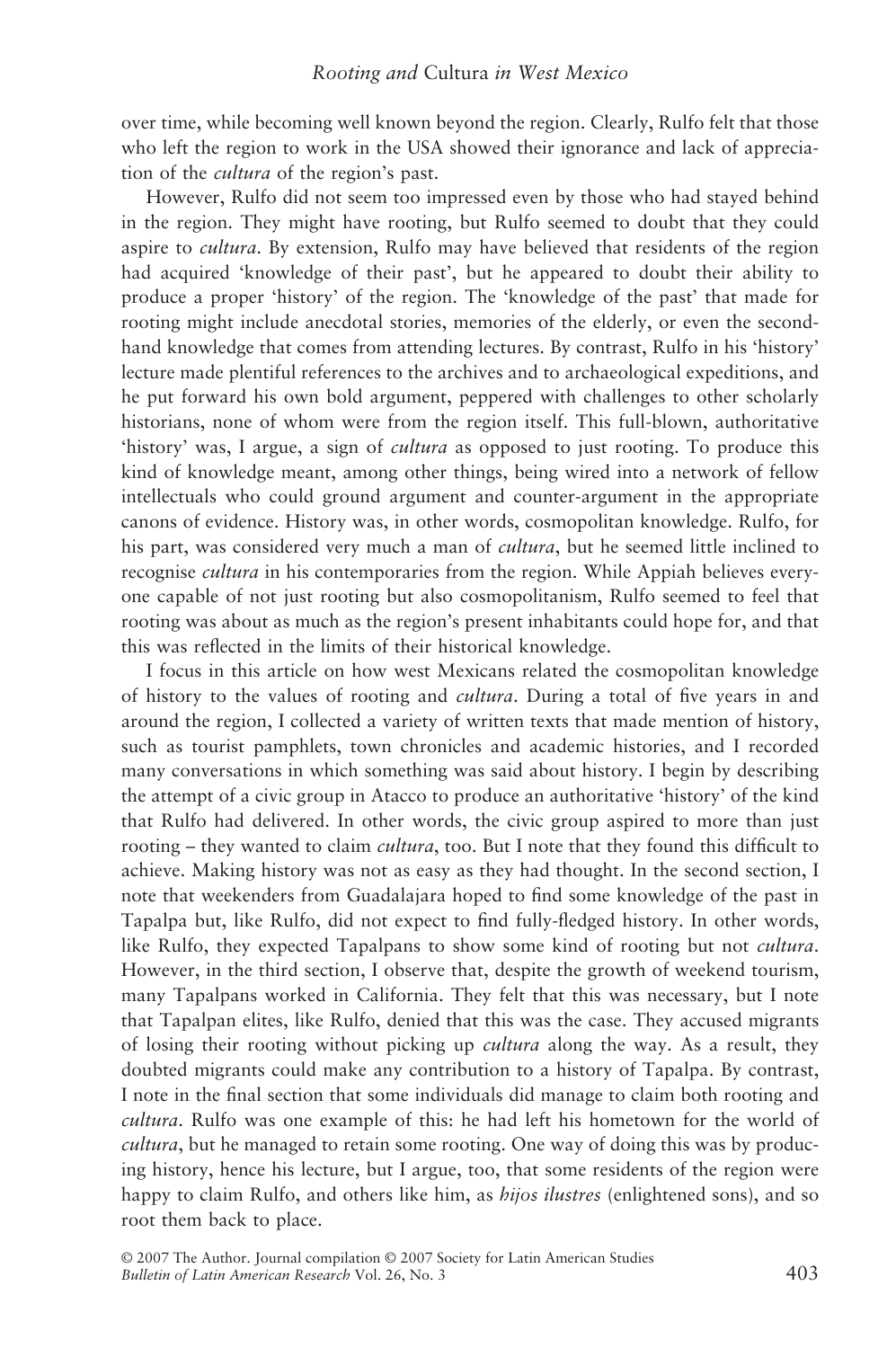### **Making** *Cultura* **At Home: A Failed Attempt**

Most residents of both Tapalpa and Atacco found little to say about the history of their towns. They usually gave a brief account  $-$  a kind of potted history  $-$  and then suggested that I talk to someone else. The 'potted history' that most Tapalpans gave was that Atacco used to be the town, when Tapalpa was just a hacienda, but then, they would continue, people from Atacco began to work on that hacienda, building their shacks around its great house. So it was that Tapalpa became the town, they would conclude, even though Atacco was older. Tapalpans sometimes suggested that I talk to elderly residents of Atacco, since, as they kept saying, Atacco was older than Tapalpa. That was the only reason I ever heard to visit Atacco, which Tapalpans otherwise described as the most backward place on earth. Indeed, they found it hard to understand why the people of Atacco could possibly wish to remain there. Atacco was, for Tapalpans, rather like Luvina for the narrator of one of Rulfo's short stories: a place beyond redemption (Rulfo, 1992: 102-112).

An Atacco civic group, which I followed closely from 1994 to 1999, put a different gloss on their town's antiquity. They found it ironic that people would abandon such an old town. During a meeting of the group in 1997, an elderly man argued that:

I have always seen that this town [Atacco] is the oldest, to say it that way so that you understand me, the oldest of Tapalpa [ *sic*] and of all these nearest towns here, it is the most founded town, but when we went there and made Tapalpa bigger and just abandoning this one, and our governments that have been are always leaving it behind, behind, behind, and always it remains in misery, it has no future when it is the most developed of all …

Rulfo argued that people 'abandon' towns – to work in California for example – because they lack 'knowledge of their past' and 'of the place where they live' (Rulfo, 1986: 64). Tapalpans sent me to Atacco because they thought that someone there might have knowledge of the past, but Tapalpans had their doubts about this, and those doubts were shared in Atacco itself. On another occasion, the Atacco municipal deputy, Beto, quipped that 'it's those from elsewhere who know more than we do' (Stack, 2006: 434, 438).

This helps to explain one of the civic group's projects: to produce a well-grounded history of the town. The group's leader, Federico, said that he had learned from his father that people used to come to Atacco from all over the region, and that the royal highway used to pass through Atacco. Federico seemed to feel, like Rulfo, that knowledge of the past might encourage people to stay rooted in Atacco, rather than abandoning the town. However, the group were not content with this kind of knowledge: stories told by the elderly about the way things were, once upon a time. They were clearly intent on producing proper evidence-based history, more of the kind offered by Rulfo. Federico had interviewed old people in Atacco, probing their memory of old times, in order to turn those old memories into proper history. His group had also collected some documents and clay figurines (Stack, 2006: 435). The archaeological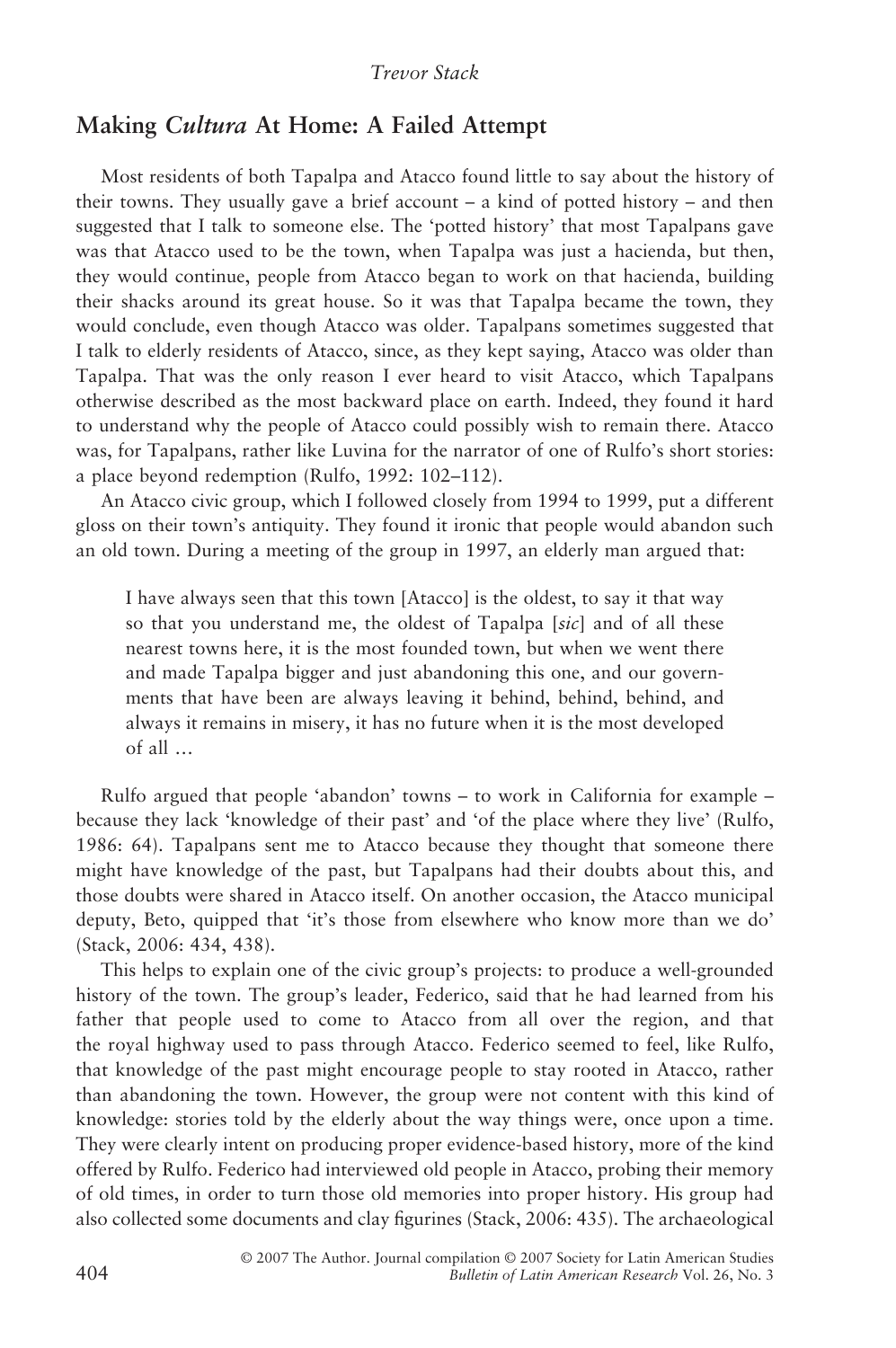remains, oral testimonies and written documents were the 'bases' on which history was built. We will see that producing history also involved the knowledge of how to make something of those 'bases'.<sup>2</sup>

What could Federico and his group get from the authoritative knowledge of history? Briefly, they could get authority from it. I have noted that, if mere knowledge of the past helped to root people in place, the full-blown knowledge of history was a sign of *cultura*. To begin with, history was all about the past that lay beyond the immediate present. It was something for which there was no immediate return: there was little talk of making money or political advantage out of history. *Cultura*, in turn, brought authority. In Tapalpa, I was often sent to Don Lupe, a former municipal president, for information on the town's history. Don Lupe was said to have *cultura*, and was remembered as the best municipal president that Tapalpa had ever had (Stack, 2004:  $58 - 61$ .

However, Federico was not just claiming *cultura* for his group: he wanted to make *cultura* at home in Atacco. Federico was working against the prevailing view in Tapalpa: that the people of Atacco remained there because they were stubbornly rooted. Tapalpans did not expect to find people with *cultura*. Federico sought to prove that there was *cultura* in Atacco by producing Atacco's history. History was, for Federico as for Rulfo, a record of *cultura* in the past, hence his interest in pyramids, churches and so on, but history also showed that *cultura* was at home in the present. To produce fully-fledged history was, for Federico as for Rulfo, to exchange truth with others. Federico was trying to place himself, his civic group and Atacco in a wider world: a fellowship of people with *cultura* (Stack, 2006: 435–436).

This would help to establish Atacco as a proper town –a place in which *cultura* was at home. Tapalpans were reluctant to see Atacco as a proper town, and the municipal government usually treated Atacco as a rural community. Towns were, in a sense, cosmopolitan places: *cultura* was one of several criteria by which people distinguished towns from villages. This was reflected in attitudes towards historical knowledge. I found that people usually gave the history of towns rather than villages; towns, more obviously than villages, were places that had history. The historical remains also helped to show that the townspeople's ancestors had been connected – through the royal highway for example – to major towns such as Colima and Guadalajara (Stack, 2006: 432, 435-436).

Some of these notions hark back to the colonial period. Angel Rama (1996: 16–28) has written about the *letrados* (literally, 'lettered persons') who formed a kind of priestly caste of distinguished administrators in the Spanish colonies. Because the *letrados* governed from the city over the countryside, Rama calls them the 'lettered city', but they were also linked into a Spain-centred world of letters, arguably representing an

<sup>2</sup> Scholars have often stressed the difference between the oral and the written in relation to history, but I argue that this is only one of the ways in which history is distinguished from other kinds of knowledge. In fact, Federico noted in 1994 that the group had written some 'brief essays' but still lacked the 'sufficient bases' to produce proper history. It was important to Federico that Atacco's history be ultimately written, but it was at least as important that the history be well-grounded (Stack, 2006: 435).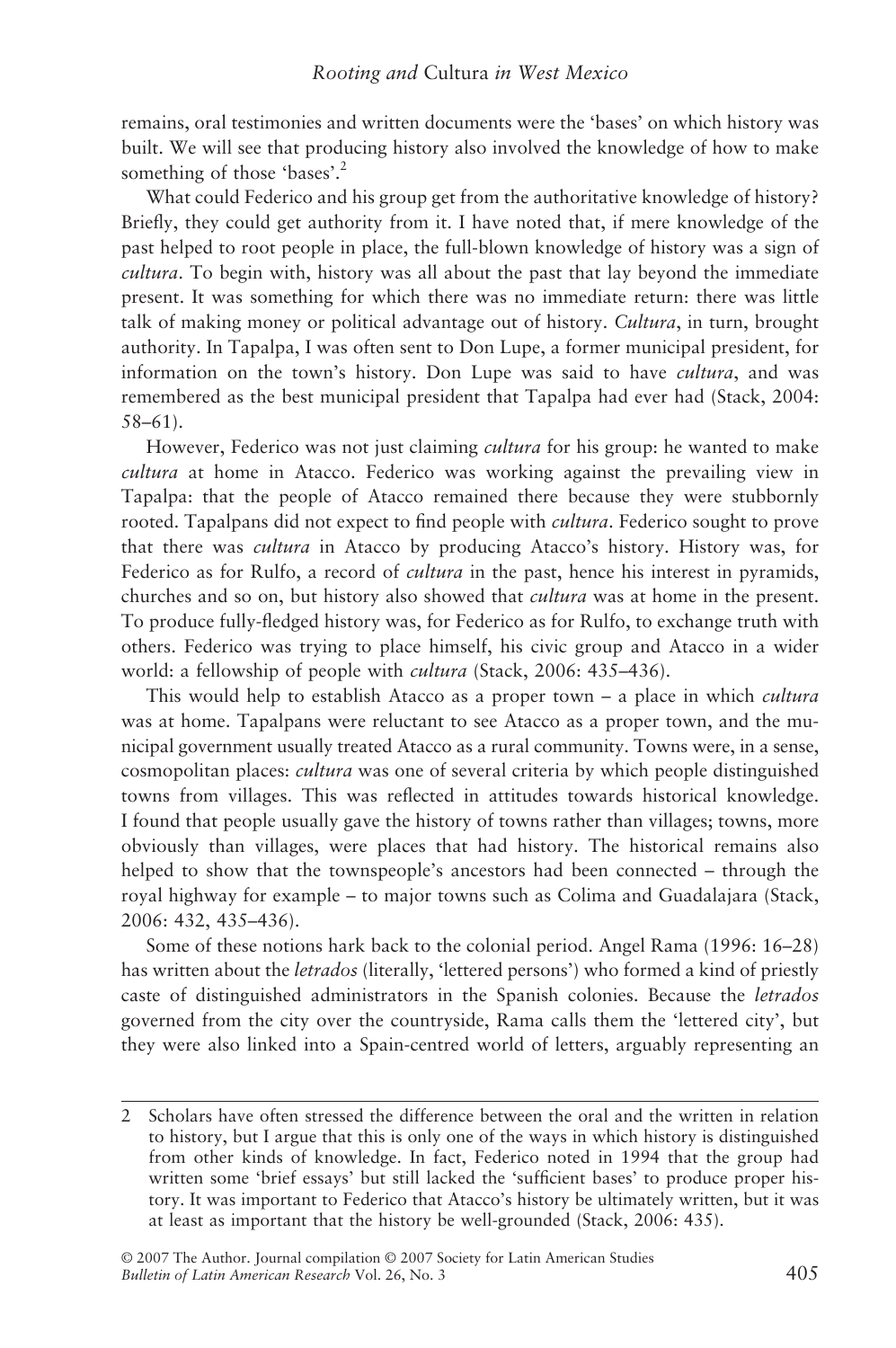older cosmopolitan tradition. The Mexican state tried to nationalize the lettered city in the nineteenth and twentieth centuries, recentring it on Mexico City. An example of this was the 'cultural missions' sent out during the twentieth century to rural areas of Mexico, including Atacco ( Lainé, 1992 ). Many in twentieth-century Atacco did turn to the state's literate ambassadors, from agrarian officials to schoolteachers. However, I argue that the state never managed to nationalise fully the lettered city, and I suggest that Federico's civic group reclaimed elements of that older cosmopolitan tradition. This allowed them to carve out some room for manoeuvre beyond the reach of the state. Federico's brother, for example, explained on one occasion that the group had chosen *cultura* as an alternative to *política* (party politics). *Cultura* gave them legitimacy – they were not dirtying their hands in the short-term interests of *política*. But it also gave them some distance from state institutions, linking them instead into a world of *cultura* beyond the state (Stack, 2006: 433).

Federico's group found it harder than expected to produce their town's history, which did not help their claim to *cultura*. They lacked access to the evidence – especially to distant archives – as well as the know-how to make history of what they had. They had obtained copies of one old document, for example, but they were not sure what to make of its references to Charles V, Pedro de Alvarado and many others, as well as the various dates that cropped up: 1530, 1710, 1867, and so on. As a result, Federico's group found it difficult to change Tapalpan perceptions of Atacco's inhabitants. This was reflected in an issue of a magazine edited in Tapalpa: it carried an article about Tapalpa's history, based on an interview with Don Lupe, and another about Atacco's history, based on an interview with Federico. The magazine editor credited Don Lupe as the author of the article on Tapalpa's history, but credited Federico only as an informant on Atacco's history (Nava López, 2002; Un rincón en la Sierra Tapalpa, 2002).

Tapalpans also referred me to authorities like Don Lupe, as I have mentioned, after giving me a potted history of the town. Even so, they were more confident that Tapalpa was a town of which and in which (fully-fledged) history was known. Many spoke of a book of Tapalpa's history, although I never found such a book. Tapalpans also seemed to feel that there was *cultura* in Tapalpa – that at least some Tapalpans had *cultura*. I argue in the next section, however, that not everyone saw Tapalpa in that light.

# Weekenders' Views of Tapalpans: Rooting, not *Cultura*

Weekenders from Guadalajara did hope to find some kind of knowledge of the past in Tapalpa, but did not expect to find fully-fledged history. In other words, like Rulfo, they expected Tapalpans to show some kind of rooting, but not *cultura*. I note that Tapalpans played up to this role – partly by producing idiosyncratic accounts of the past – although some found it difficult to live even the rooted lives expected of them. Meanwhile, some Guadalajarans tried to claim rooting in Tapalpa, while also claiming more *cultura* than other weekenders.

Tapalpa was visited by thousands of weekenders, mainly from Guadalajara, attracted in part by its image as a *pueblo típico* or typical small town. Many city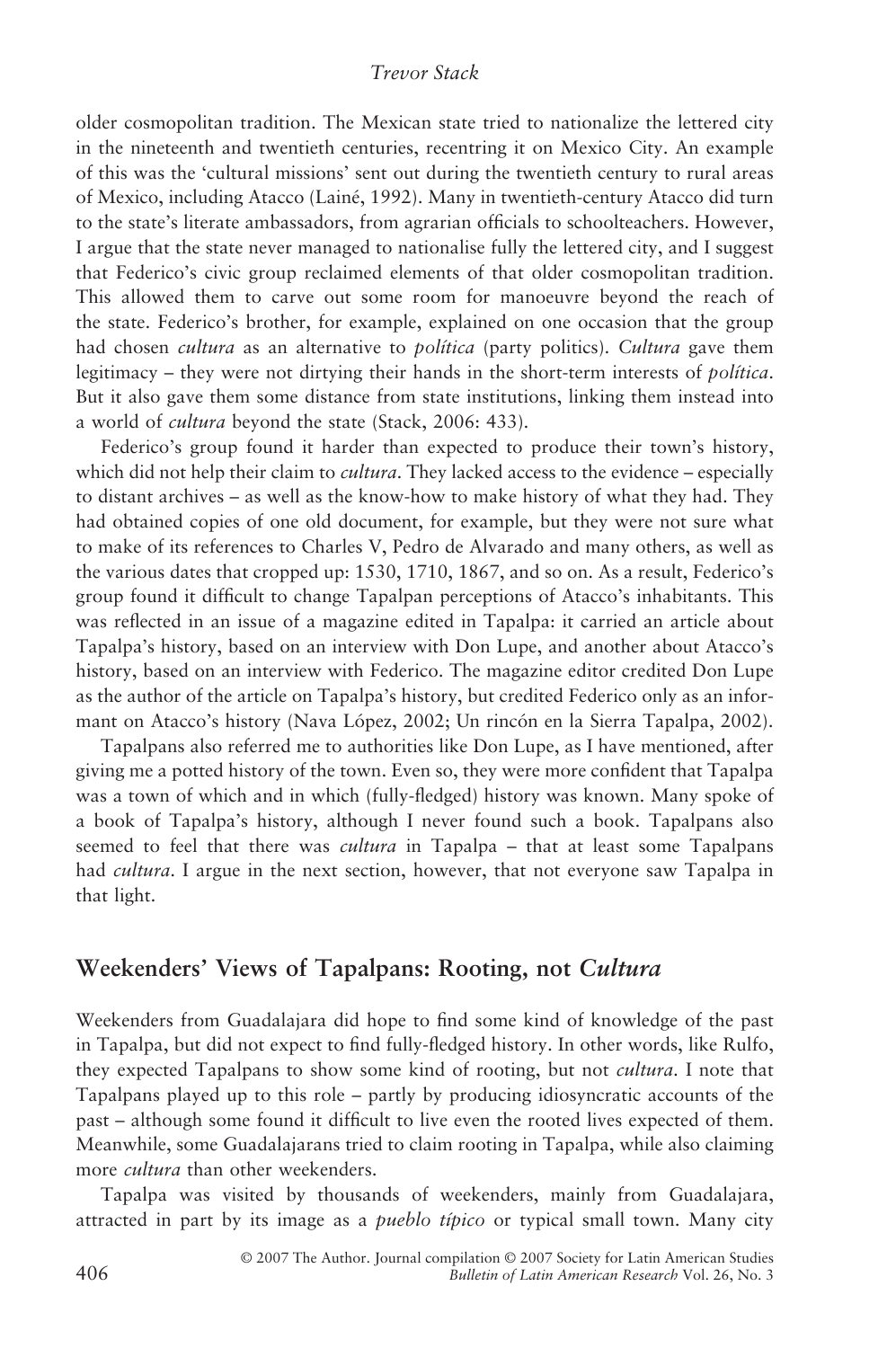residents across Mexico, especially the bourgeois, like to 'escape' to small towns at weekends, as well as to the beach resorts of Puerto Vallarta and Manzanillo. The term *típico* was used more generally for 'customs' viewed as quaintly backward and homemade products such as cheeses and alcoholic punches. Tapalpa was also enjoyed for its cobbled streets, red-tiled roofs and whitewashed walls, many of locally produced adobe brick (see Fig. 1). The Tapalpa Country Club manager, Enrique, said in a conversation with the municipal tourism official, that Tapalpa was one of the bestpreserved *pueblos* in Mexico. It was 'like being in the nineteenth century', he said. There were, indeed, features on Tapalpa in the national magazine of cultural tourism, *México desconocido* [Unknown Mexico].

History was not a priority for weekenders. During my fieldwork, I asked dozens of weekenders, as well as tourism employers and employees, about this. One hotel owner, Elena, said in 2004 that weekenders did sometimes ask about Tapalpa's history as well as about the history of the hotel itself. However, the receptionist in her hotel said that weekenders asked much more often about places to visit and to eat and drink. Most others in the tourist industry confirmed that only rarely did weekenders ask for Tapalpa's history. I argue that this was in part because of Tapalpa's tourist image. Weekenders came to Tapalpa for many reasons, but on the whole they came to relax. It was not a colonial city in the style of Guadalajara or Guanajuato, which weekenders visited with a list of sights to be seen. When I asked, some weekenders said that history was important, but few expressed much interest. Tapalpa, *pueblo típico*, where urbanites spent weekends in the country, was not really about history. This is also reflected in an article written for American retirees in nearby Lake Chapala: the author has to remind readers that 'Tapalpa ... has a rich and lengthy history one should be aware of while sipping the local beverages and inhaling nothing but fragrant wood smoke from local kitchens and chimeneas' (Tschida, 1991).

Perhaps this was just as well, because few residents felt confident enough to tell much history. I have noted that Tapalpans were fairly sure that Tapalpa had its history and that someone such as Don Lupe knew that history, but they themselves usually only offered a potted version of it. Several felt that they should know more than they did, in case they were asked by weekenders. Weekenders did not often stop in Atacco, but the deputy Beto had still memorised the one-page 'History of Tapalpa' that I had written for weekenders. Elena was also concerned to learn more about Tapalpa's history and the history of her hotel. Many Tapalpans wanted to learn dates and names, absent from the stories they had heard from their grandparents.

Actually, I found that when weekenders did ask for history, they were seldom looking for dates and names or for the kind of history that they might find in Guadalajara. Their favourite historian was the *cantinero* Don Chilo, who specialised in larger-thanlife stories that lacked *cultura* but had plenty of *arraigo* (although he also showed off a collection of photos taken by Rulfo of Tapalpan streets). Don Chilo's histories were of ghostly apparitions and mysterious legends, as well as of stubborn caciques and recalcitrant rebels. This was a far cry from the formal, public talks of municipal chroniclers. During an event at the Hilton Hotel in Guadalajara, in which four books on Tapalpa were officially launched, Don Chilo was awarded a shield by the Tapalpan tourism association, although he was not himself able to afford the trip (see Fig. 3).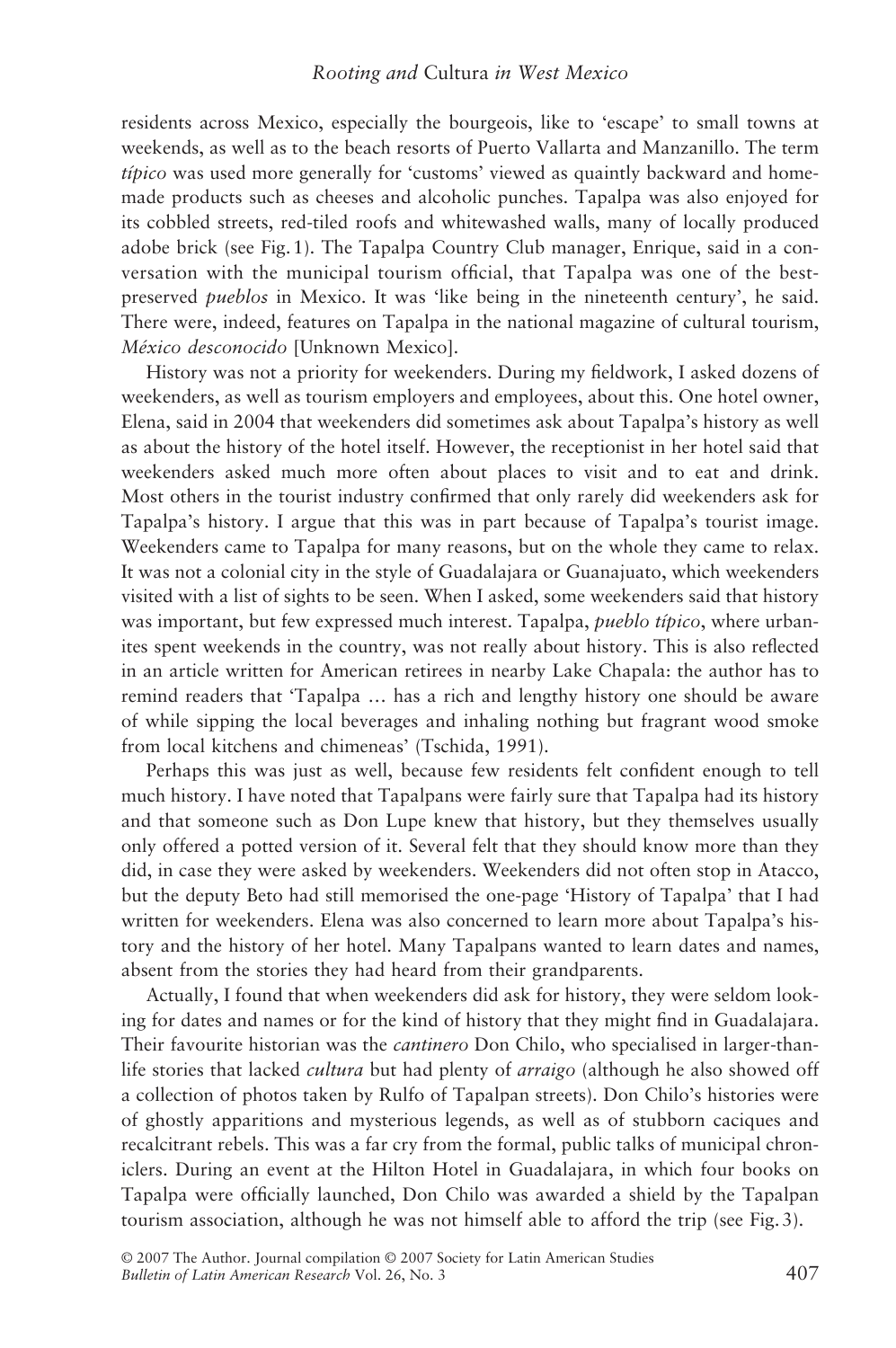

**Figure 3.** Presentation of books on Tapalpa in the Hilton Hotel, Guadalajara. Note the contrast between the Tapalpan on the screen – taken from one of the books – and the suits on the stage. The books were published by the Guadalajara newspaper *El Informador*, which was owned by Don Carlos, who also owned a hotel on Tapalpa's plaza. (Photo by author)

Some other Tapalpans also played up to this tourist image. They were aware, for example, that truth was less of an issue for weekenders. In a 1998 meeting of the tourism association, one local businessman proposed that they take weekenders around the town square and tell them 'the pious lies about the church', although he added that he could think of little else to tell. The *Guía verdi*, a guide produced locally for weekenders, included narratives lifted from a book on Mexican legends. My own ' History of Tapalpa' sheet for tourists told of how Atacco was cursed after two missionaries were killed there. I added that a priest had returned recently to bless the town, which was beginning to prosper again. You made that up, said the Atacco deputy, Beto, laughing, and I had to admit that I did.

However, this kind of history was not thought to give anyone *cultura*. Guadalajarans saw Tapalpa in a way similar to that in which Tapalpans saw Atacco: as a rural place in which they might find, at best, quirky stories, nostalgic memories and other such idiosyncratic, anecdotal accounts of past times.<sup>3</sup> Of course, Atacco for Tapalpans was

<sup>3</sup> Tapalpans saw Atacco as a kind of *pueblo indio* [Indian town] but without the traditional heritage. Quetzil Castañeda (1996: 91) has argued that Pisté, Yucatán was similarly regarded as a place of 'zero-degree culture' in which people were 'both too untraditional (culture loss) and too modern (not yet civilized)'. Tapalpa, by contrast, was for Guadalajarans a town in which traditions had been conserved, to some extent, together with its architecture.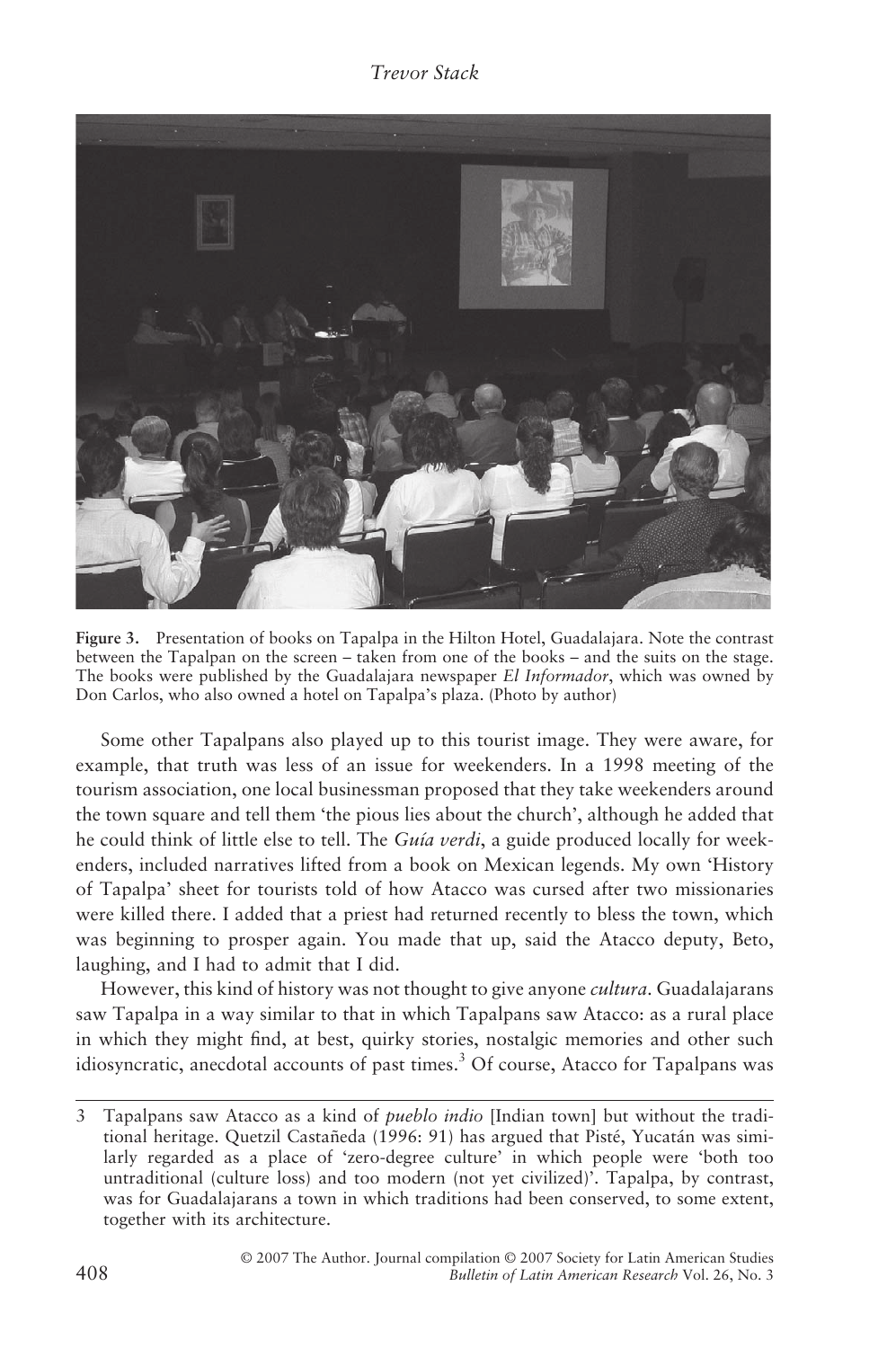ugly and its people were rooted out of stubbornness, while Tapalpa for Guadalajarans was pretty and its people were rooted in a quaintly idiosyncratic way. Even so, few Guadalajarans expected Tapalpa to have a proper history of the kind that they might find in Guadalajara. Neither did they expect to find a historian of the town  $-$  of the kind that they might find in Guadalajara.

How does this compare with Rulfo's take on 'this land'? On the one hand, Rulfo emphasised that 'worthy men' had lived in the region, and that it had 'vielded fine examples of a living *cultura*'. He was referring to the ceramics, pyramids and ancient tombs that he had just discussed in his lecture – these were found across the region. On the other hand, Rulfonoted that no one, in the present, knew who had produced those magnificent ceramics (1986: 70). In a similar vein, he complained of neighbouring Michoacán that the Tarascans lacked knowledge of their past, and therefore could not be considered a powerful culture (48–50). His best hope for the present was, it seems, not *cultura*, but rooting. Rulfo, too, seemed to see the towns of the region as rural places that were bereft of *cultura*, rather than places in which *cultura* was at home – and history might be known.

One group of Guadalajarans claimed both *cultura* and a measure of rooting. For example, my friend Martha had lived in Tapalpa for a year, and owned a country house in an exclusive development outside Tapalpa. Martha complained about the drunken antics of many weekenders which showed that they lacked *cultura* –they did not appreciate Tapalpa in the right way. But she also complained about being ignored by the municipal government, especially by the municipal president, who refused to attend to people not 'from here'. Enrique said, too, that he had experienced resistance from locals, after living in the town for a year. I argue that history offered them a way of claiming some rooting as well as *cultura*. Martha had conducted research into Tapalpa's history and folklore, including for a postgraduate degree. She sometimes used the locals 'ignorance to set in relief her own knowledge. On one trip to an outlying village, Martha and a visiting doctor made much of Rulfo's association with the region (cf. Zárate Hernández, 1997:  $37-39$ ). She also told us that she had once asked a woman for 'pre-Hispanic ruins' in the area and the woman had replied: 'telephonic ruins?' For Martha, this summed up the lack of interest shown by locals in their history.

Meanwhile, some residents found it difficult to live the quaint rooting expected of them. I have said that only some Tapalpans delivered the kind of history expected of them. The Country Club manager Enrique also complained to me that Tapalpan residents spoiled the *pueblo típico* image of the town with their baseball caps and vulgar music. The four books on Tapalpa presented in the Hilton Hotel included only carefully-staged photos of residents who fitted the bill (see Fig. 3). The *Rough Guide to Mexico* notes: 'Though there's a village feel around the plaza, with its eighteenth-century wooden portals and two impressive churches, this is actually a fair-sized place, and messy development on the outskirts reflects rapid growth'. This 'messy development on the outskirts' was due, at least in part, to residents being forced out of the town centre, where weekenders had bought more than half the houses. Weekenders and tourism employers also criticised the new houses, especially those that lacked whitewash and tiled roofs. Residents returned the compliment: for example, they criticised the Guadalajaran hotel owner, Don Carlos, for using steel girders to build a new floor to his hotel (see Fig. 1).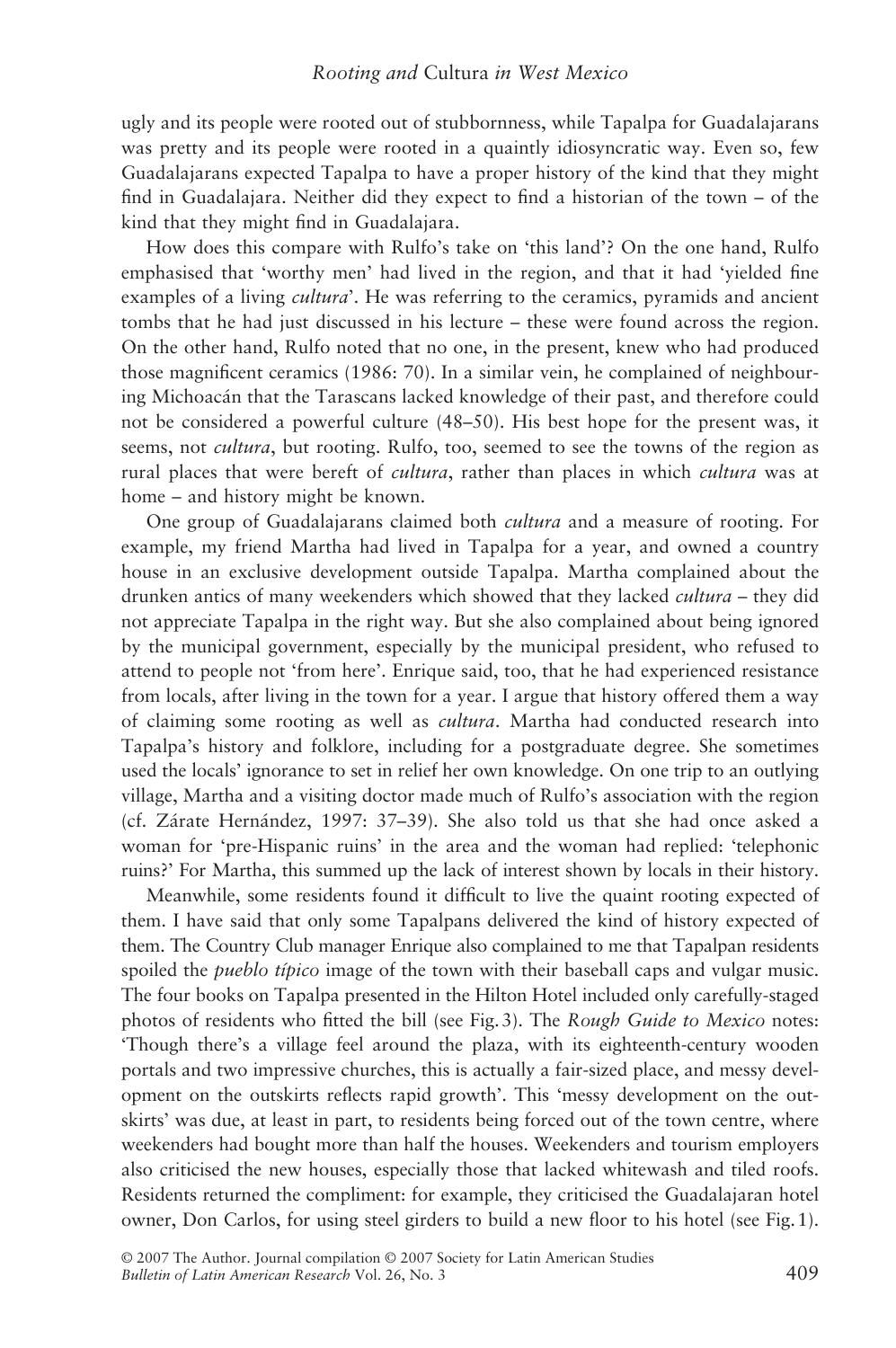While some residents were pushed to the outskirts of Tapalpa, many others left to work in California, as well as in Guadalajara. They felt that this was necessary, but I note in the next section that Tapalpan elites, like Appiah and Rulfo, were not so sure.

# **Migrants in California: Neither Rooting nor** *Cultura*

I have said that Tapalpan residents doubted that the ' Indians 'of Atacco could come up with a full-blown history of their own town, and that Guadalajarans had similar doubts about Tapalpans. However, Tapalpan residents, like Rulfo, also doubted that the hundreds of migrants in California could do any better. At the same time, some felt that migrants were losing their rooting – to their hometown and also to the Mexican nation.

People had been leaving Tapalpa for many years to work, to study and often to live elsewhere. This was shown by a survey that I conducted of 200 households in Tapalpa and  $100$  households in Atacco. Mexico's second city, Guadalajara – a fairly prosperous metropolis - was only three hours away even by second-class bus. Some Tapalpans returned every weekend, while others returned less often, especially when their children were born in the city. For example, my landlady was one of twelve surviving siblings, of whom (unusually) six were still in Tapalpa and six were in Guadalajara, two with families there, while two nephews lived in California. Those in Guadalajara continued to visit Tapalpa at weekends and during the holidays, but those in California returned less often. Several family members had studied for university degrees in Guadalajara, and were working as professionals there. This was true of many other Tapalpans.

I found Tapalpan residents willing to believe that some Tapalpans living in Guadalajara might know Tapalpa's history. In fact, two of the people said to know Tapalpa's history had lived much of their lives in Guadalajara. One was a successful lawyer, Alberto Arámbula, who returned to Tapalpa at weekends to attend to his hotel, and the other was a priest, Father Méndez, who had written on Tapalpa's history. Both had left Tapalpa to study and work in Guadalajara, but both returned periodically until their deaths in the 1990s. They had both given talks on Tapalpa's history, and the priest had published on the subject. Another Tapalpan, José Fajardo, had worked for years as a teacher in Guadalajara, but was named municipal chronicler in 1987 and had published regularly in Guadalajara newspapers.

By contrast, many residents were amused that I went to California in 1998 to ask migrants there for Tapalpa's history. Like Rulfo, some residents accused the migrants in California of lacking not just *cultura*, but even rooting. Teachers complained that Tapalpan children were just waiting to finish secondary or high school to leave to work in California. I do not know of any Tapalpan who went to California, unlike Guadalajara, just to study. It seemed to teachers a waste of an education to work in construction or in gardening. Teachers were often anti-American, and they regretted that their pupils would leave Mexico to work in a nation that was considered materialistic and thus bereft of *cultura*. They noted, too, that migrants lived a life of vice in California, and they were sure that their young pupils would succumb to this. Most migrants in California were young or middle-aged males, unlike in Guadalajara,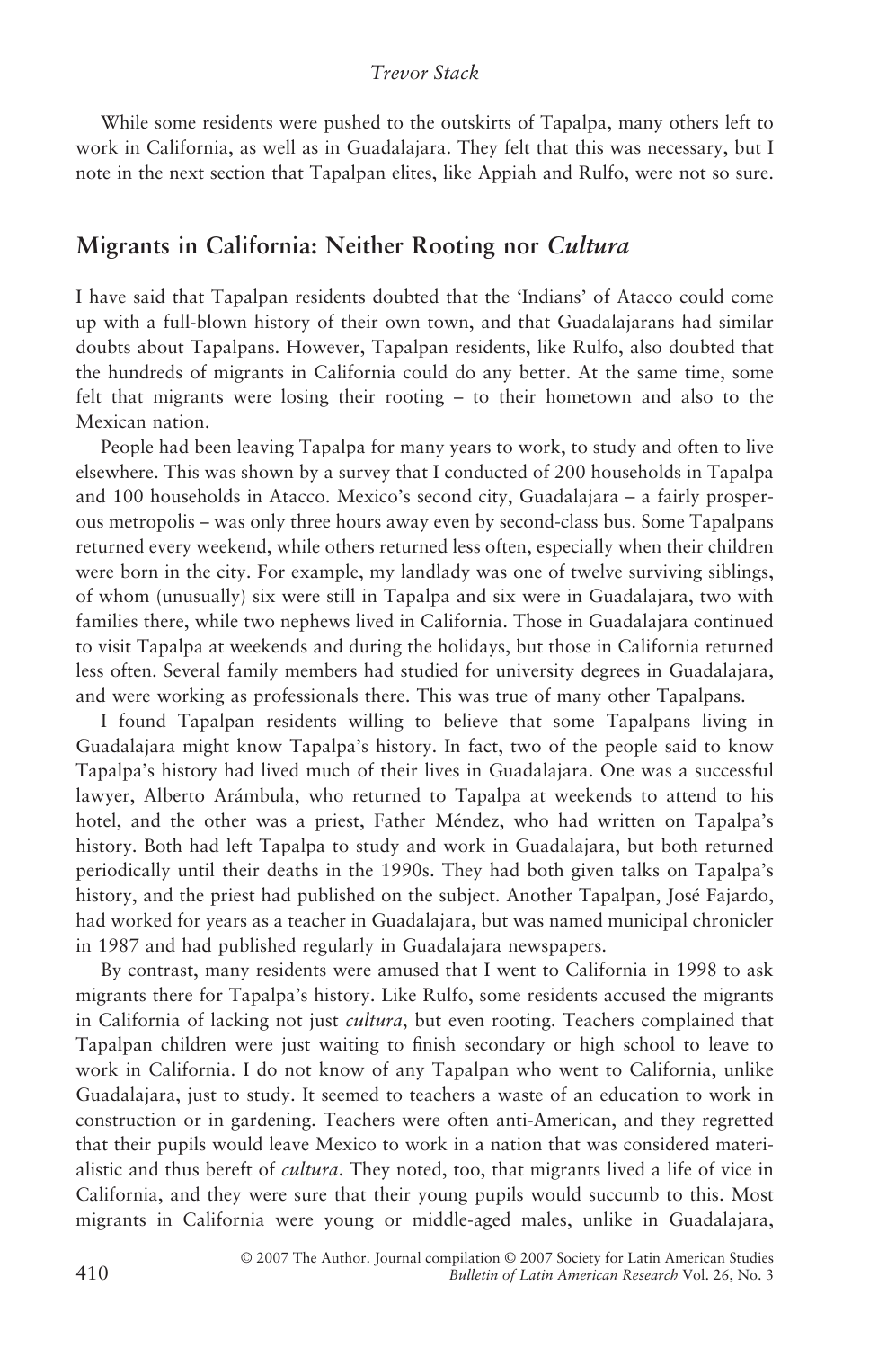#### *Rooting and* Cultura *in West Mexico*

although there was also an older generation in San Francisco. Employers were another group that often voiced complaints. They grumbled about their workers leaving, and also complained that migrants who returned were reluctant to work for Mexican wages. Employers insisted that there was plenty of work in Tapalpa, and that people left for the North because 'they did not how to work'. Parents and grandparents were often dependent on the money sent back from California, and did express their appreciation of the 'sacrifice' made by their sons and daughters, but they sometimes grumbled, too. One old lady complained of Tapalpan youths that ' all they know is the North' and added: 'Before, it was a forgotten North'.

During a month of fieldwork in 1998 in Concord, California, I found that migrants themselves were surprised that I would go to Concord to ask about Tapalpa's history. I was sent to talk to older migrants, including some who had lived in San Francisco for decades. They talked patiently – and sometimes passionately – about their memories of Tapalpa, as well as about their experiences in California, but some were puzzled about why I was asking them, rather than the old people still living in the town. One concluded, eventually, that I was asking for his personal 'biography' rather than the town's 'history'. At the same time, I found that the younger migrants in Concord were anxious for knowledge of Tapalpa's history and self-conscious of their ignorance. They wanted me to tell them about Tapalpa's history, which seemed much more interesting and important to them from afar. For example, I was taken on a Saturday night to an apartment nicknamed La Coahuila after the notorious Tijuana avenue. Several young men sat around, drinking beer and exchanging banter, while they watched a video of the religious festival in Tapalpa (see Fig. 4). ' Ask him about your families and your



Figure 4. Tapalpans chatting and watching a video of the Tapalpan festival in 'La Coahuila' apartment, Concord, California. (Photo by author)

© 2007 The Author. Journal compilation © 2007 Society for Latin American Studies *Bulletin of Latin American Research* Vol. 26, No. 3 411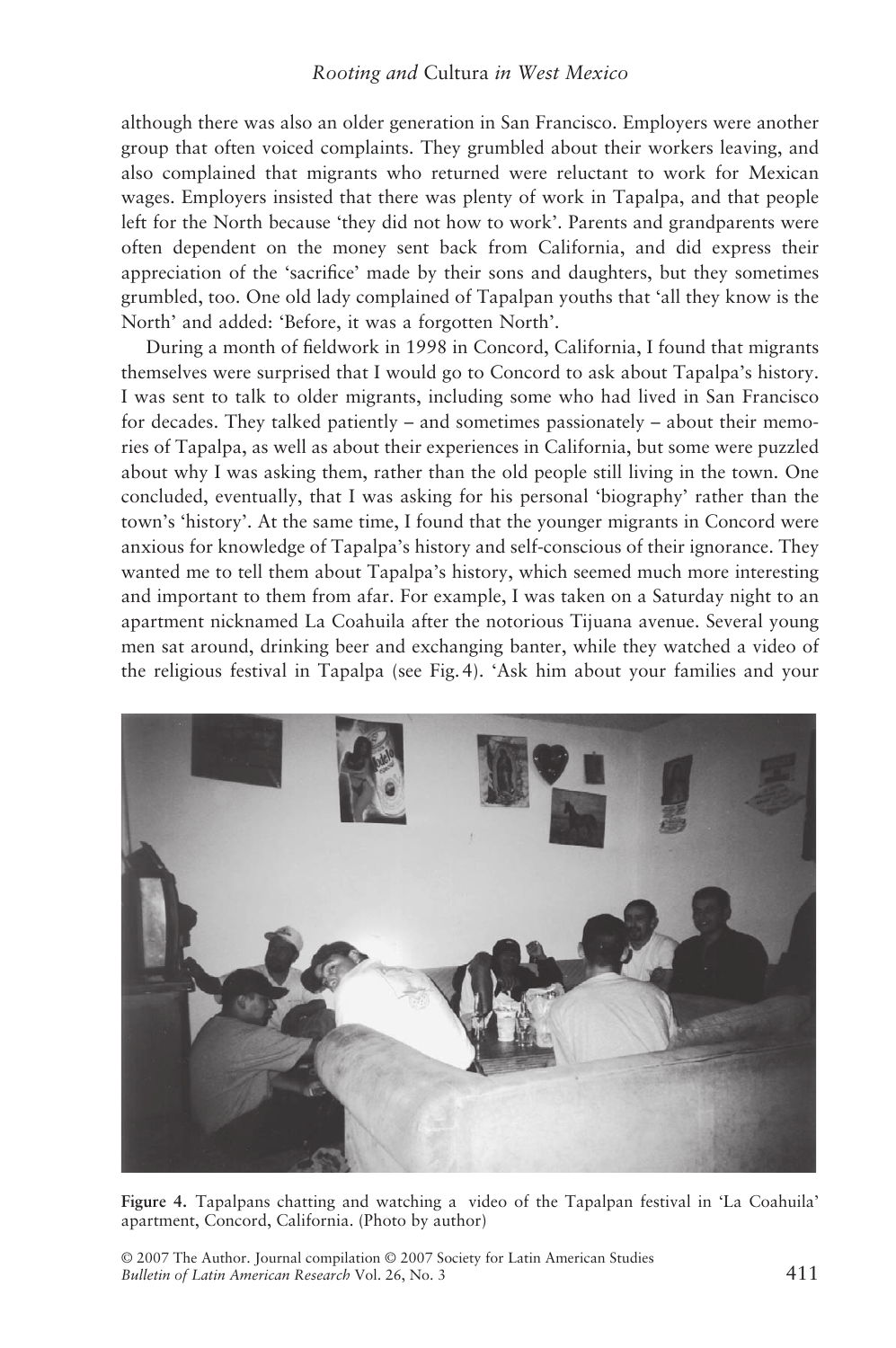homes', said one of them, 'he knows Tapalpa better than any of you'. Not only did I know their families, but I had never had such an attentive audience for my account of Tapalpa's history. For much of the evening they fired questions at me, while finding it ironic that 'those from elsewhere know more than we do'.

I also asked these migrants about Concord's history, but I found that few were interested or could readily tell it. I argue that interest in Concord's history would have suggested rooting in California. This was resisted by most Tapalpans – rooting was to Tapalpa. When I probed them, I found that some had learned something of Concord's history, in spite of themselves. The head of the household where I stayed in Concord, Ramiro, made a point of denying any interest in Concord's history, but turned out to have learned its history from his employer. Another said he knew nothing, but then said that Concord was settled first by Indians and later became a hacienda. Migrants often added that California had belonged to Mexico anyway –surely a way of dismissing the Anglos' claims to history.

One could, then, resist rooting. This bears out a critical point of this article – rooting was not as simple as it might seem. I have already shown that not everyone had rooting. Federico's group was concerned about people abandoning Atacco, Tapalpan teachers and employers about migration to the USA, and this was Rulfo's worry about the region as a whole. I have also presented different notions of rooting. For example, Tapalpans viewed Atacco's residents as stubbornly rooted, while Guadalajarans viewed Tapalpans as quaintly rooted. People could be rooted to several places, although this was not always easy to achieve. Martha had an easy claim to Guadalajara, but she had more trouble combining this with a claim to Tapalpa.

I have hinted at a second point: people were rooted to nations as well as to towns. This explains why residents had different expectations of migrants in Guadalajara and in the USA.

Thirdly, I have said that *cultura* was understood as a way of transcending the immediate, both in time and space, but it was a very particular way of doing so. This is another critical point of the article. Migrants could travel thousands of miles without laying a claim to *cultura*, while Don Lupe and others could claim *cultura* while living in their hometowns. That raises a final question: did people who had *cultura* still need rooting?

#### *Hijos Ilustres:* **Rooting** *Cultura* **Back to Place**

I argue in this final section that rooting was still an issue for individuals who had *cultura*. Rulfowas himself an example: he had left his hometown for the world of *cultura*, but was still concerned to show some kind of rooting. Other examples were the Tapalpan lawyer Arámbula, the priest Father Méndez, and the municipal chronicler Fajardo. By showing interest in the history of their hometowns or regions, they could claim rooting while showing off their *cultura*. Some residents were happy to go along with this: to make claims on those who had made their mark in the world of *cultura*.

Rulfo's stance towards historical knowledge was similar to Federico's and that of many others in west Mexico. To begin with, Rulfo insisted on a fully-fledged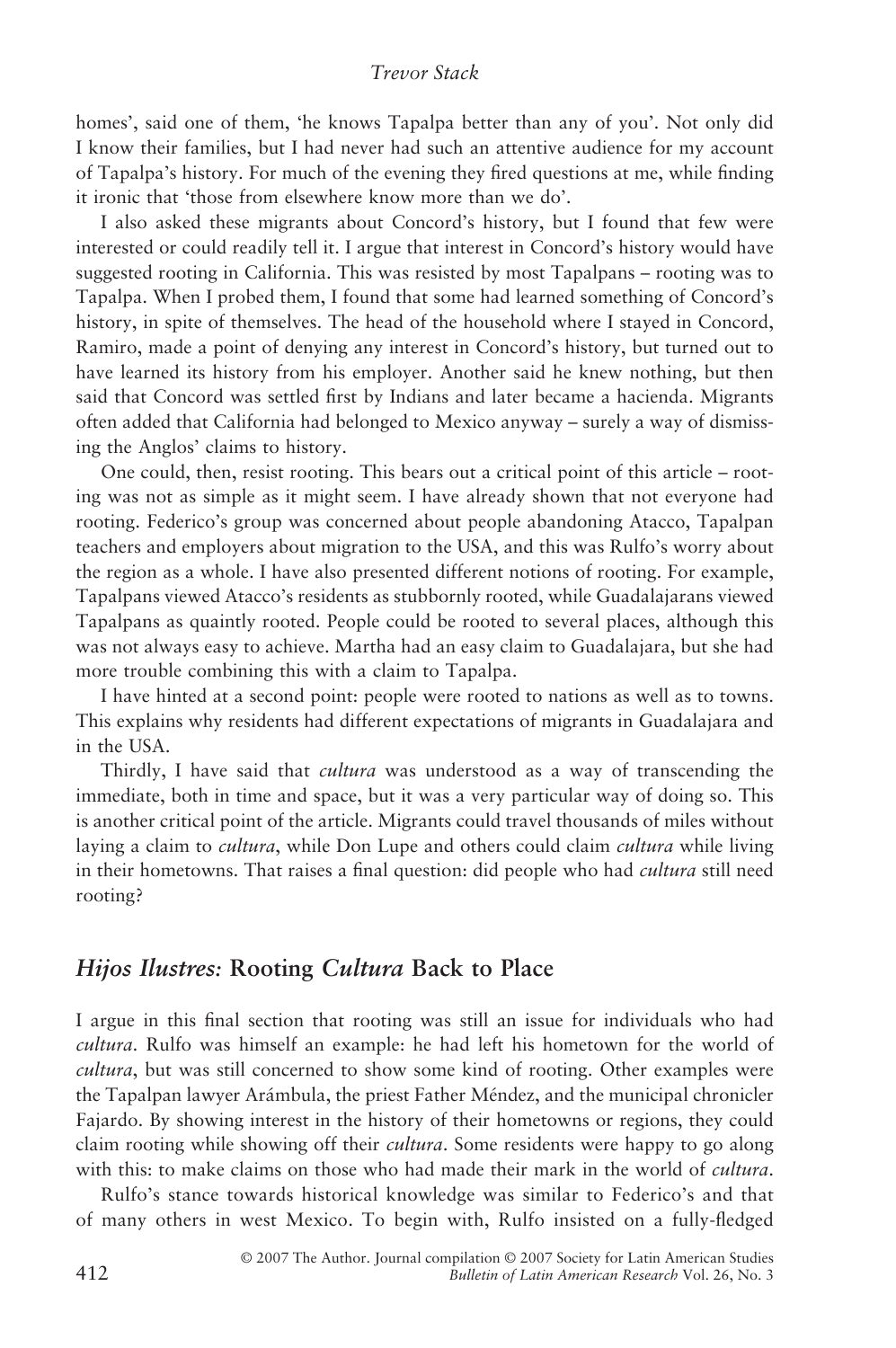cosmopolitan kind of history, and was keen to show off his credentials. He stressed that historians should work from archives, especially the National Archive in Mexico City, and he also mentioned research done by the National University  $(46, 59-60)$ . He himself had worked for many years in Mexico City as an editor of anthropology texts for the National Indigenist Institute. Rulfo showed, in other words, that he could produce the kind of history that would pass in the world of *cultura*, even though he qualified his history of Colima as a 'hypothesis', explaining that he had not yet conducted enough research (27–28).

Rulfo claimed not just *cultura* but also rooting in his lecture, although his claim to rooting was a complex one. He identified, at different points of the lecture, with southern Jalisco, west Mexico and even the Mexican nation. Rulfo considered it important that someone should research and write Colima's history, because there was much to write about, and because it would help Colima's inhabitants to appreciate the places where they lived (48). He lamented the fact that so little history had been written of Colima, although he admitted that Jalisco's history was not much more advanced  $(59-60)$ . Rulfo also stressed that this history of Colima should be produced by people from that region. He made it clear why it was dangerous to leave others to write one's history: much of his lecture was a tirade against historians from the neighbouring state, Michoacán, who had claimed that Colima and southern Jalisco were subject to Michoacán in pre-Hispanic times, and that its art was influenced by Michoacáns (37–38, 48–49). Although Rulfo's lecture was ostensibly about Colima's history, he kept repeating that Colima's history should really be written by the Coliman historians in his audience. He himself seemed more interested in the history of southern Jalisco, where he was born and spent his childhood, and where his family still had some connections, although he did not refer to the town where he was born or to the town in which he had lived as a child, before his father was killed and his mother died.<sup>4</sup> Rulfo did make some reference to Guadalajara, the city where he spent his teenage years in an orphanage and where much of his extended family continued to live. He was also keen to defend west Mexico as a whole, like many regional intellectuals, against Mexico City historians who played down its archaeology and history (60) (cf. Muriá, 2003). For example, Rulfo compared ancient Coliman art to that of central Mexico in its splendour, but he also made it clear that it was not derived from central Mexican art  $(45, 50-51)$ . However, he ended by insisting that 'Mexicans are, as a general rule, a nationalist and rooted people'  $(65)$ , although clearly he regarded migrants to the USA as exceptions.

Rulfowas far from the only west Mexican with *cultura* for whom rooting was still an issue. Many individuals with a fair claim to *cultura* had, like Rulfo, left their hometowns. Like other migrants, they needed to make an effort if they wanted to maintain their rooting. I have described the effort put into producing Tapalpa's history by Arámbula, Méndez and Fajardo. Fajardo, although born and raised in Tapalpa, had

<sup>4</sup> Although he does not mention it in the lecture or discussion, it seems that Rulfo kept in touch with intellectuals from southern Jalisco, such as the writer Juan José Arreola.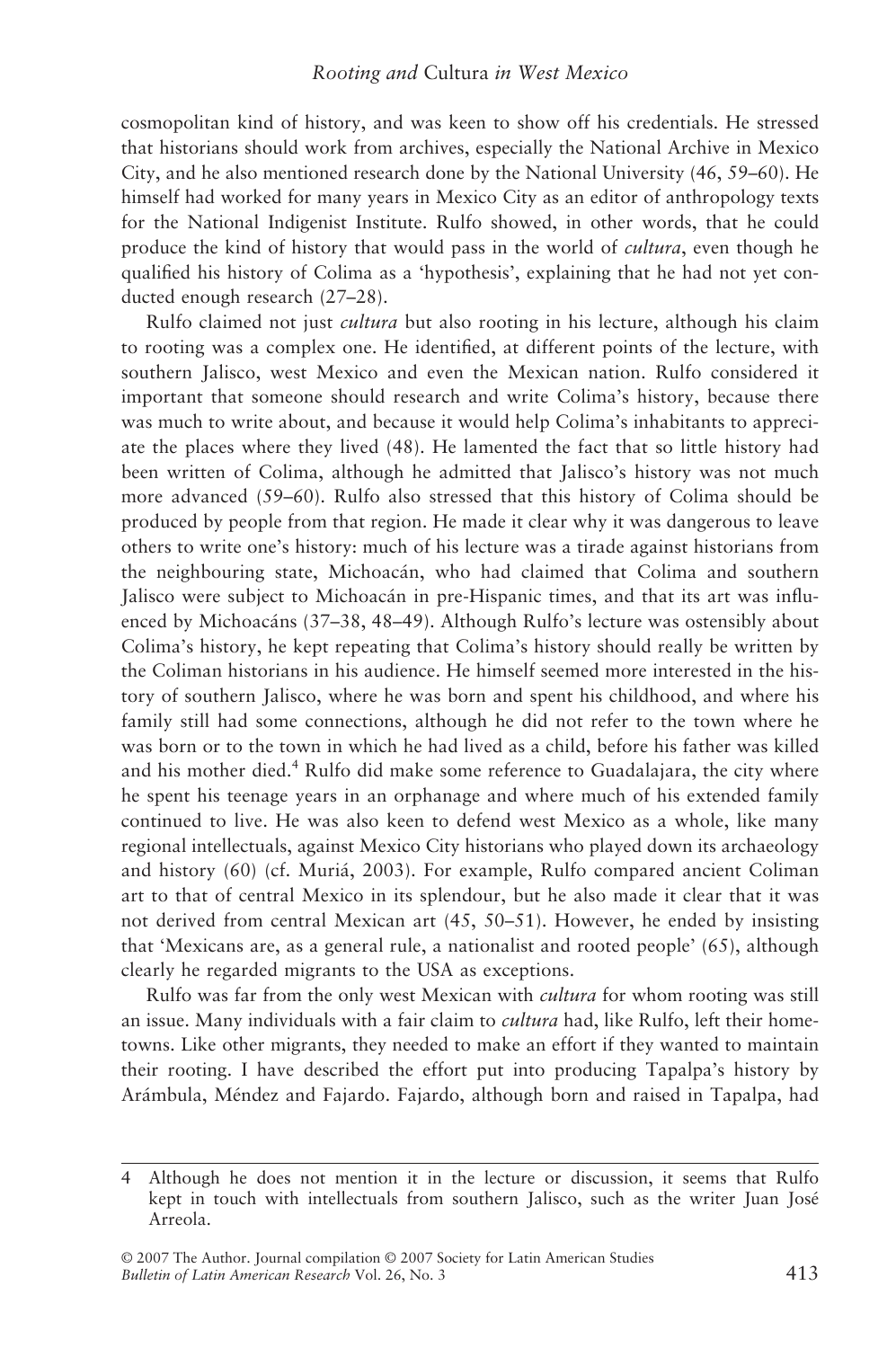spent many years in Guadalajara, and was largely unknown in the town when I began fieldwork in 1992, but by 2005, he had become well known for his knowledge of the town's history, and something of a public figure.

Some of these individuals were fêted by residents of their hometowns and regions, who were delighted to root them back to place. Arámbula and Fajardo had not made quite enough of a mark, but Father Méndez was listed as an *hijo ilustre* (illustrious son) in the *Monograph of Tapalpa* penned in 1985 by Don Lupe and the library staff. They also included a poet who had left Tapalpa, but who had written a poem or two about the town ( Nava López, Nava Aguilar, Hernández de Huerta, Sánchez Vázquez and Huerta Rodríguez,  $1985: 7-11$ ). This allowed residents of the towns to bask in reflected glory, as it made their towns or regions look like cradles for *cultura*. Federico Munguía Cárdenas, the chronicler of nearby Sayula, describes as a 'man of great culture' a nineteenth-century Sayulan lawyer, Joaquín Camberos, who had left to study and practise law in Guadalajara. Munguía adds that Camberos 'used to narrate episodes of Universal History in which he was quite knowledgeable'. Camberos was offered a government position in Mexico City, but refused, because he did not wish to leave his 'native land' (1976: 149). Camberos's 'native land' was obviously the state of Jalisco, but Munguía's description still betrays the mix of *cultura* and rooting that made for an *hijo ilustre*. Munguía Cárdenas (1987) has also traced the history of Rulfo's family in the region, as well as his bibliography. I suspect that Munguía, who is sometimes cited by academics and has had three editions of his local history book published by the state government, may himself end up on the list of *hijos ilustres* of his town.

By hailing them as *hijos ilustres*, residents could also make claims on living individuals who, like Rulfo, had made their mark. Muriá (2003) writes of the 'brain drain' from Jalisco:

There have been many émigrés who have not remembered their fellowcountrymen except when receiving some award from them, or when agreeing to take some public post there if the powers-that-be have requested this. But there have been some who have not cut the umbilical cord and who, even when outside their homeland, continue to take an interest in the knowledge and expression of their land. (108)

Rulfo's hosts at the University of Colima were obviously aware of his connections in Guadalajara and in Mexico City, and keen to claim him as a kind of *hijo ilustre*. One of the academics in the audience proposed, for example, that Rulfo 'be the godfather' of their own efforts to produce Colima's history (Rulfo, 1986: 59). In Tapalpa, I heard of people making claims on Arámbula but especially on Luis Enrique Bracamontes, who had been Sub-Secretary of Public Works in the federal government in the period 1958–1964. Not everyone agreed that Bracamontes had been faithful to his town and others felt he was too much of a politician, but he was still on the list of *hijos ilustres* in the *Monograph*, and the Tapalpan library, founded in 1983, was named after him ( Nava López, Nava Aguilar, Hernández de Huerta, Sánchez Vázquez and Huerta Rodríguez, 1985: 7).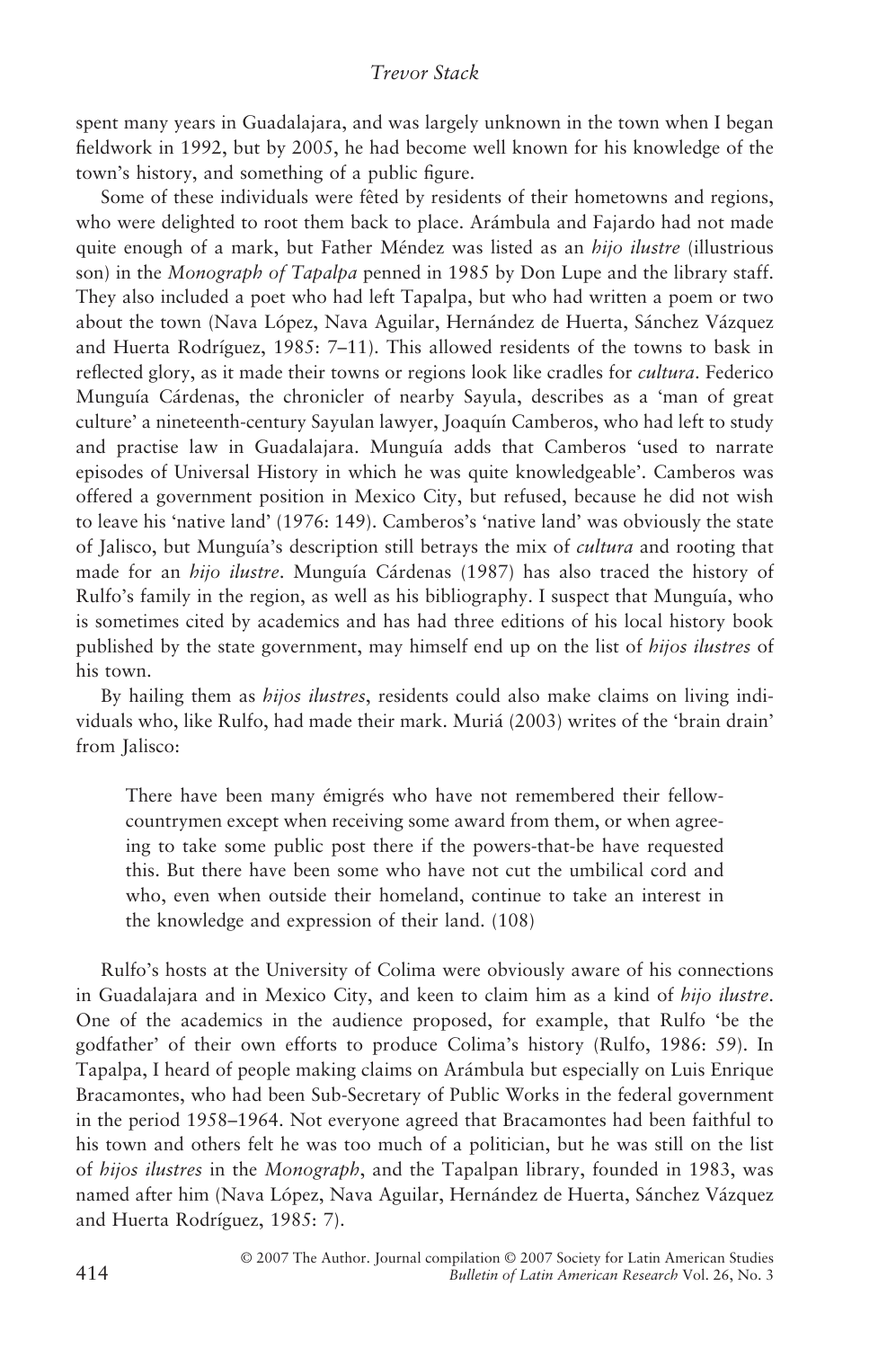#### *Rooting and* Cultura *in West Mexico*

Before concluding, I should add that Rulfo did not want his fiction to be read in the way that he wanted his history to be read. I have said that he pitched his history as both of and from the region in which he spent his childhood (although with due reference to Mexico City archives). By contrast, he always resisted attempts by literary critics and others to read his fiction in terms of the world in which he spent his childhood.<sup>5</sup> He admitted, at times, that his fiction may have derived from certain experiences or stories he had heard, although at other times he denied this: 'Unfortunately I had no one to tell me stories, in our town the people are closed, yes, completely, one is a stranger there' (1992: 383). In any case, Rulfo insisted that his 'imagination' had transformed these experiences, and also that his writing owed a heavy debt to foreign writers such as Faulkner and Joyce. He criticised journalists who visited the region in search of Rulfian landscapes and faces: 'Haven't you noticed that the people in my fiction do not have faces?' (1998 [1977]). He did not even seem to consider his fiction to be particularly Mexican. Ironically, the editors of his posthumously-published lecture added a prologue by the Coliman poet Miguel Romero Solís, who linked Rulfo's history to his fiction. Rulfo was killed by the murmurs, wrote the poet, echoing Rulfo's novel, *Pedro Páramo*: 'Perhaps, that of which he spoke to us that night, was one of those murmurs, beyond the Revolution, the Reform ... the waxed dogs and the extraordinary ceramics ...' (1986: 21-22). However, Rulfo himself made no reference to his fiction in the lecture on Colima's history, nor did he attempt to draw on that extraordinary narrative ability.<sup>6</sup>

## **Good Citizens? Rooting,** *Cultura***, and those Found Wanting**

I have argued that Appiah's 'rooted cosmopolitanism' is resonant with west Mexican notions of rooting and *cultura*. This is not surprising, since they are both drawing on time-honoured understandings of what makes for good citizens. Good citizens have long been expected to make their mark in the world, while retaining their commitment to a place they call home. This tension has always been at the heart of citizenship –it is part of what citizenship is all about (Gordon and Stack, 2007). Merchants, for example, were important to early modern towns and cities, and yet linked into wider commercial networks (Herzog, 2007). Rama has stressed the importance of the 'lettered

<sup>5</sup> Claude Fell argued in 1992 that most critics had focused on the paradox of 'the universality of a writer deeply rooted in a local reality ... the use of popular language in a writer who was a master of the most modern and audacious techniques of the cosmopolitan literature of the twentieth century' (Rulfo, 1992: xxv; e.g. Vogt, 1992; Rowe and Schelling, 1993: 47–49). Liza Bakewell makes a similar observation about the Mexican art world, but she does not regard this as a paradox: Mexican art has drawn on popular motifs and materials, but it has distinguished itself from the popular by setting these popular motifs within a modernist frame (Bakewell, 1995).

<sup>6</sup> There were, however, some connections between what Rulfosaid that night in Colima and what he wrote in his fiction. His short story, 'Paso del norte', also ironises the decision of migrants: the aspiring migrant fails to cross the border and returns, only to find his wife has taken off with another man (1992: 120-127).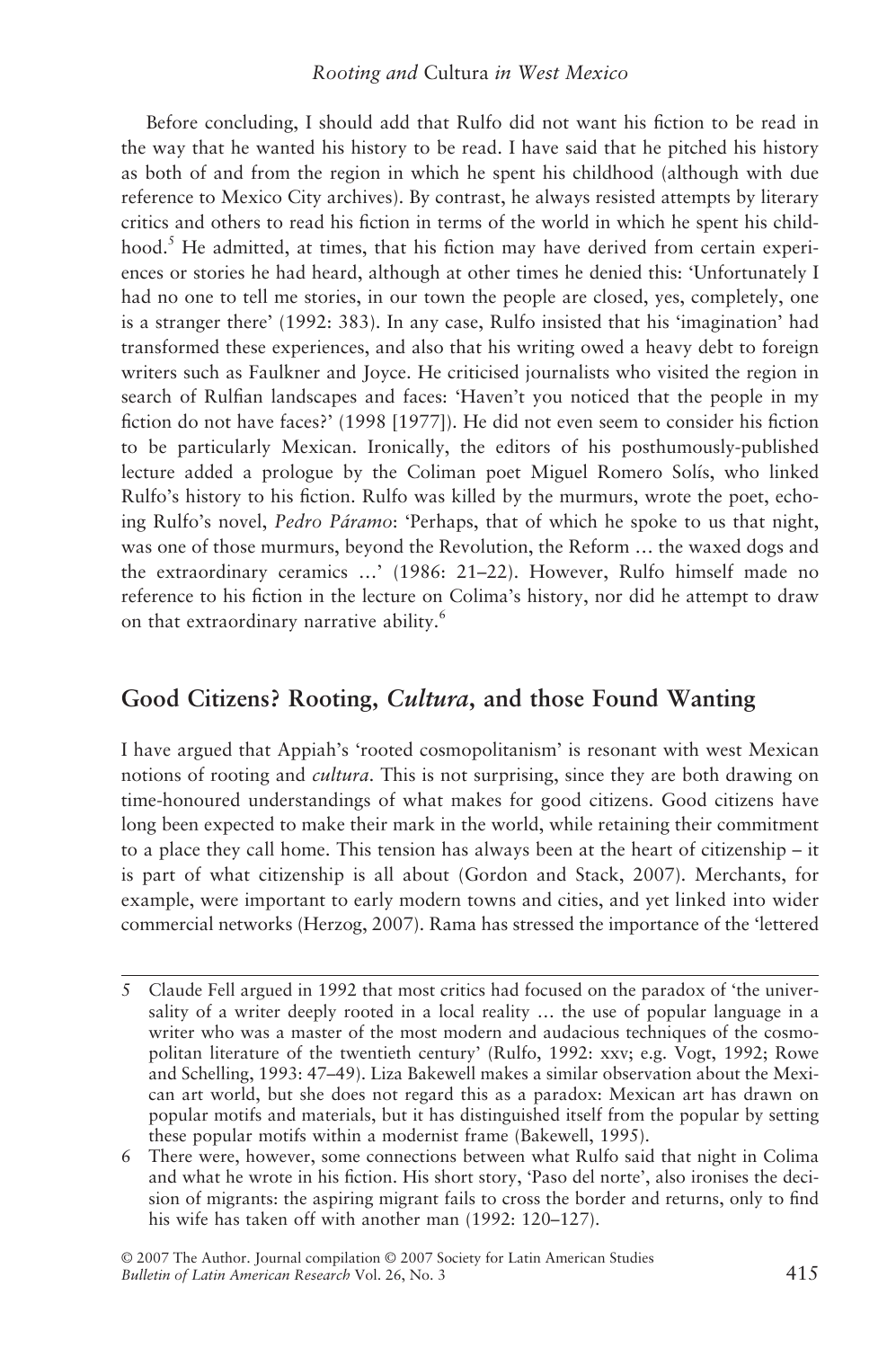city 'in Latin America, as I have mentioned, but he noted that people questioned the patriotism of that lettered elite (1996: 57).

Citizenship is not just national: people can also be citizens of towns and cities, as they were in early modern Europe (Stack, 2003). I have noted that people did link rooting and *cultura* to the Mexican nation, and I suggest that good Mexican citizens were expected to show these qualities, but I have stressed in this article that people also linked rooting and *cultura* to towns and cities. Interestingly, Appiah ends his essay with an Asante proverb that he translates as 'In a single *polis* there is no wisdom', but admits in a footnote that the Asante term was usually translated as town (1997: 639). In any case, I have noted that towns and cities were, unlike villages, considered cosmopolitan. Scholars have written of ' cosmopolitan citizenship ' , but all citizenship is cosmopolitan, in the sense that good citizens are to be as cosmopolitan as they are rooted (e.g. Linklater, 1998).

Who can live up to this? Appiah is arguing that everyone has the potential to be rooted cosmopolitans, and thus good citizens. Rulfo is less ambitious – he feels that citizens should at least be rooted. Critically, both imply that people who fall short have only themselves to blame, and are lesser citizens for it. Appiah and Rulfo end up dismissing the millions who cannot live up to Rulfo's standards, much less those of Appiah.

Labour migrants have, historically, been victims of citizenship – citizenship has found them wanting both in rooting and in cosmopolitanism. However, Pnina Werbner (2006:  $496$ ) has suggested that 'boundary-crossing demotic migrations' *can* in fact be compared to the 'globe trotting travel, sophisticated cultural knowledge and moral world-view of deracinated intellectuals'. She proposes, to begin with, that people can be rooted to a single place and still show 'openness and reflexivity' (498). She also argues that there are cosmopolitan traditions other than the one that harks back to Cicero, so dear to Appiah's father. On the strength of this, Werbner argues for the ' vernacular cosmopolitanism 'of a Pakistani construction worker whom she studied in the Gulf, and she gives other examples, including Senegalese migrants in Italy and Kalanga elites in Bostwana (497–498). This is a generous gesture, but I am still unsure how exactly to measure the 'openness' of other people; for example, what to make of the Tapalpans who disavowed knowledge of Concord's history, yet had evidently picked it up.<sup>7</sup> More critically, I am concerned about those who fail our ethnographic test of good citizenship. Werbner suggests that vernacular cosmopolitanisms appear among 'the elites of such cosmopolitan cities' as Alexandria and Thessalonica (498). Rama's 'lettered city' would surely count as an example, and I imagine that Rulfo, in his home from home in Mexico City, would qualify as a vernacular cosmopolitan. I am sure that Werbner would also try to include Mexican migrants in California, but I wonder how she would go about this, and what she would think of them if they fell short.

<sup>7</sup> Beyond citizenship, Tony Blair predicted recently a deepening divide between ' modern, open' societies and 'closed, traditional' ones (Wintour, 2006). This makes me still more anxious about our ethnographic attempts to distinguish between people who are open and people who are not, even if we agree to broaden our category of openness, as Werbner does.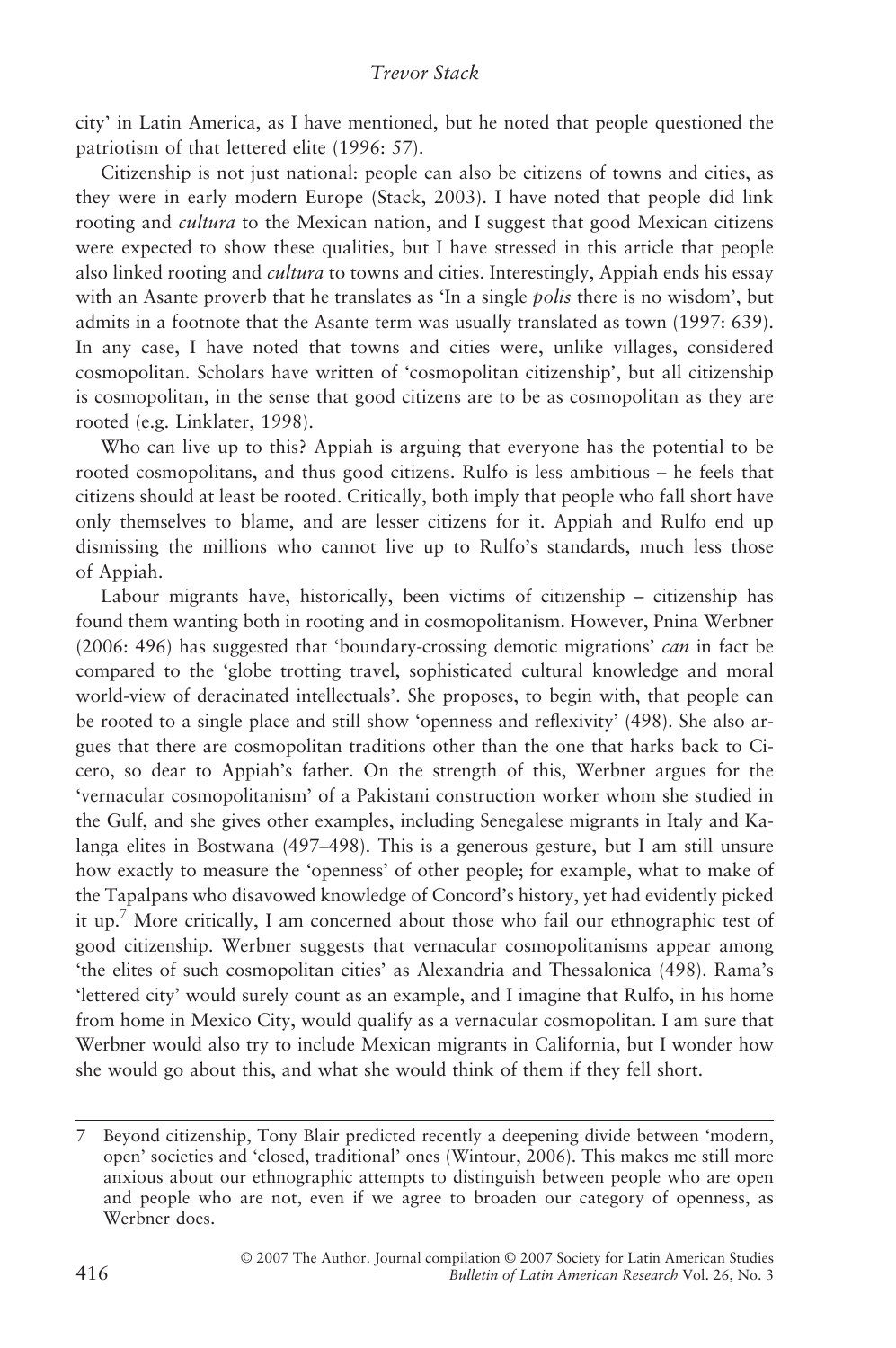# **References**

Appiah, K. A. (1997) 'Cosmopolitan Patriots', Critical Inquiry 23(3): 617–639.

- Bakewell , L . ( 1995 ) ' *Bellas Artes* and *Artes Populares*: The Implications of Difference in the Mexico City Art World', in J. Bright and L. Bakewell (eds.) *Looking High and* Looking Low: Art and Cultural Identity. University of Arizona Press: Tucson, 19-54.
- Castañeda , Q . ( 1996 ) *In the Museum of Maya Culture: Touring Chichen Itzá*. University of Minneapolis Press: Minneapolis and London.
- Cheah, P. and Robbins, B. (eds.) (1998) *Cosmopolitics: Thinking and Feeling Beyond the Nation*. University of Minnesota Press: Minneapolis.
- Fabian, J. (1983) *Time and the Other: How Anthropology Makes Its Object*. Columbia University Press: New York.
- Gordon, A. and Stack, T. (2007) 'Citizenship Beyond the State: Thinking with Early Modern Citizenship in the Contemporary World', in A. Gordon and T. Stack (eds.) Citizenship Beyond the State, Special Issue. *Citizenship Studies* 11:117: 113.
- Hannerz, U. (2004) 'Cosmopolitanism', in D. Nugent and J. Vincent (eds.) *A Companion to the Anthropology of Politics*. Blackwell: Oxford, 69–85.
- Herzog, T. (2007) 'Communities Becoming a Nation: Spain and Spanish America in the Wake of Modernity (and Thereafter)', in A. Gordon and T. Stack (eds.) *Citizenship Beyond the State?* Special Issue *Citizenship Studies*, 11:151-172.
- Lainé, C. G. (1992) 'Proyectos y realidades de las misiones culturales (1942–1984)', in *La ciudad y el campo en la historia de México: memoria de la VII reunión de historiadores mexicanos y norteamericanos*. Universidad Nacional Autónoma de México: Mexico City, 947-953.
- Linklater, A. (1998) 'Cosmopolitan Citizenship'. Citizenship Studies 2: 23-41.
- Munguía Cárdenas , F . ( 1976 ) *La Provincia de Avalos*. Departamento de Bellas Artes, Gobierno de Jalisco: Guadalajara, Jalisco.
- Munguía Cárdenas, F. (1987) *Antecedentes y datos biográficos de Juan Rulfo*. Gobierno de Jalisco: Guadalajara, Jalisco.
- Muriá, J. M. (2003) *Nueve ensayos sobre historiografía regional*. Conaculta: Mexico City.
- Nava López, J. G. (2002) 'Relatos de un pueblo mágico: su pasado, sus creencias, sus tradiciones'. Un rincón en la Sierra Tapalpa 2(15): 5-6.
- Nava López, J. G., Nava Aguilar, M. P., Hernández de Huerta, M. D. J., Sánchez Vázquez, A. C. and Huerta Rodríguez , C . ( 1985 ) *Monografía de Tapalpa, Jal*. Biblioteca Pública Municipal de Tapalpa, Jalisco: Tapalpa.

Rama, A. (1996) *The Lettered City* (trans. J. C. Chasteen). Duke University Press, Durham.

- Rough Guide To Mexico( 1994 ) *South towards the Coast: Tapalpa* [WWW document]. URL : http://hotwired.com/rough/mexico/central.states/jalisco/regions/chapala.html#tapalpa [accessed 1999].
- Rowe, W. and Schelling, V. (1993) *Memoria y modernidad: cultura popular en America* Latina (trans. H. L. Dion). Editorial Grijalbo, Mexico, D.F.
- Rulfo , J . ( 1986 ) *¿Dónde quedó nuestra historia? Hipótesis sobre historia regional* (Coleccion Rajuela 2). Escuela de Arquitectura, Universidad de Colima: Colima.
- Rulfo, J. (1992) *Toda la obra*. Archivos: Mexico City.
- Rulfo, J. (1998 [1977]) *Juan Rulfo (entrevista con Joaquín Soler Serrano)*. Madrid: Editrama.
- Stack, T. (2003) 'Citizens of Towns, Citizens of Nations: The Knowing of History in Mexico'. *Critique of Anthropology* 23(2): 193-208.
- Stack, T. (2004) 'The Time of Place in West Mexico', in W. James and D. Mills (eds.) *The Qualities of Time: Anthropological Approaches. Berg: London, 55-69.*

Stack, T. (2006) 'The Skewing of History in Mexico'. American Ethnologist 33(3): 427-443.

Thomas, N. (1996) *Out of Time: History and Evolution in Anthropological Discourse*. University of Michigan Press: Ann Arbor.

© 2007 The Author. Journal compilation © 2007 Society for Latin American Studies *Bulletin of Latin American Research Vol. 26, No. 3* 417